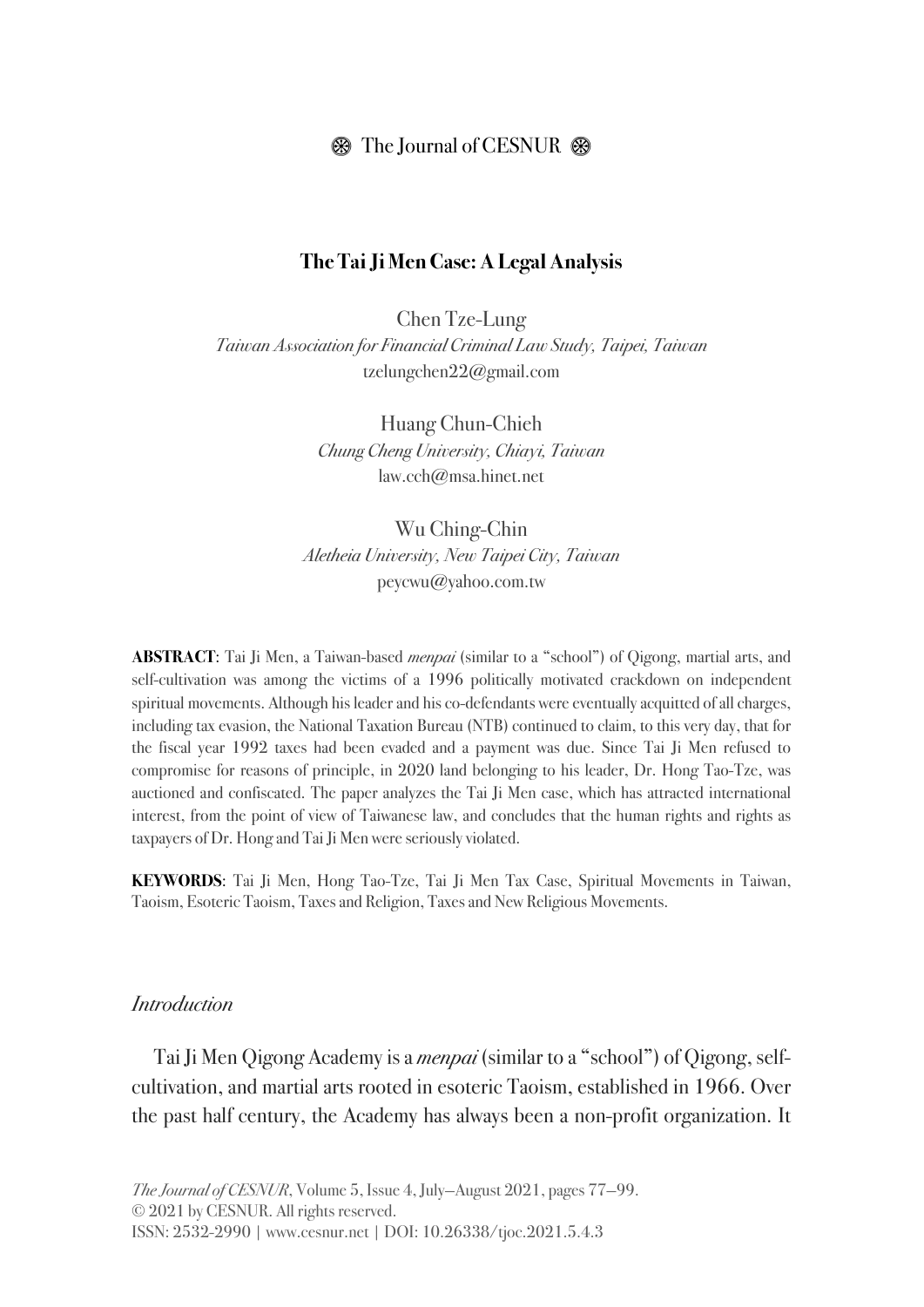has been widely praised by incumbent and former presidents of Taiwan (Action Alliance to Redress 1219 2021c), as well as other high-ranking international government officials (Action Alliance to Redress 1219 2020c). This praise notwithstanding, Tai Ji Men has been involved in a tax case that lasted for 25 years and has not been solved to this day (Jacobsen 2020; Introvigne 2021). In this article, we examine the Tai Ji Men tax case from the point of view of Taiwanese law.

# *The Supreme Court Declared Tai Ji Men Not Guilty of Tax Evasion or Any Other Charges*

In 1996, Taiwan's government launched a political purge against a number of spiritual movements (Introvigne et al. 2020), and Tai Ji Men was caught in the crossfire. After receiving a false and anonymous report, the Kaohsiung and Hsinchu District Prosecutor's Offices both conducted investigations, and found nothing illegal about Tai Ji Men. They soon closed the case, and no charge was filed.

However, Prosecutor Hou Kuan-Jen of the Taipei District Prosecutors Office, who had also received the false and anonymous report, ignored the investigation results of Kaohsiung and Hsinchu, and decided to search and investigate Tai Ji Men. Unable to obtain any criminal evidence, Prosecutor Hou summoned a tax officer named Yue-Sheng Shih from the National Taxation Bureau (NTB) to give a false statement, six days before he brought his public prosecution. The tax officer, who had never been to the Tai Ji Men Qigong Academy or conducted any real investigation, falsely claimed that Tai Ji Men was a "cram school," i.e., a school where pupils receive training for passing exams against a fee, and was suspected of evading taxes.

Prosecutor Hou never gave the Grand Master (*shifu*) of Tai Ji Men, Dr. Hong Tao-Tze, any chance to explain or cross-check the statement of the tax officer, nor did he inform Hong about the reason for the charges, which was against the law. The prosecutor simply used the tax officer's inaccurate statement as the only evidence to charge Tai Ji Men with tax evasion. Hou forwarded the case to the NTB, which subsequently treated Tai Ji Men as a cram school, and imposed unjustified taxes and heavy penalties for the years 1991–96 without any legal basis.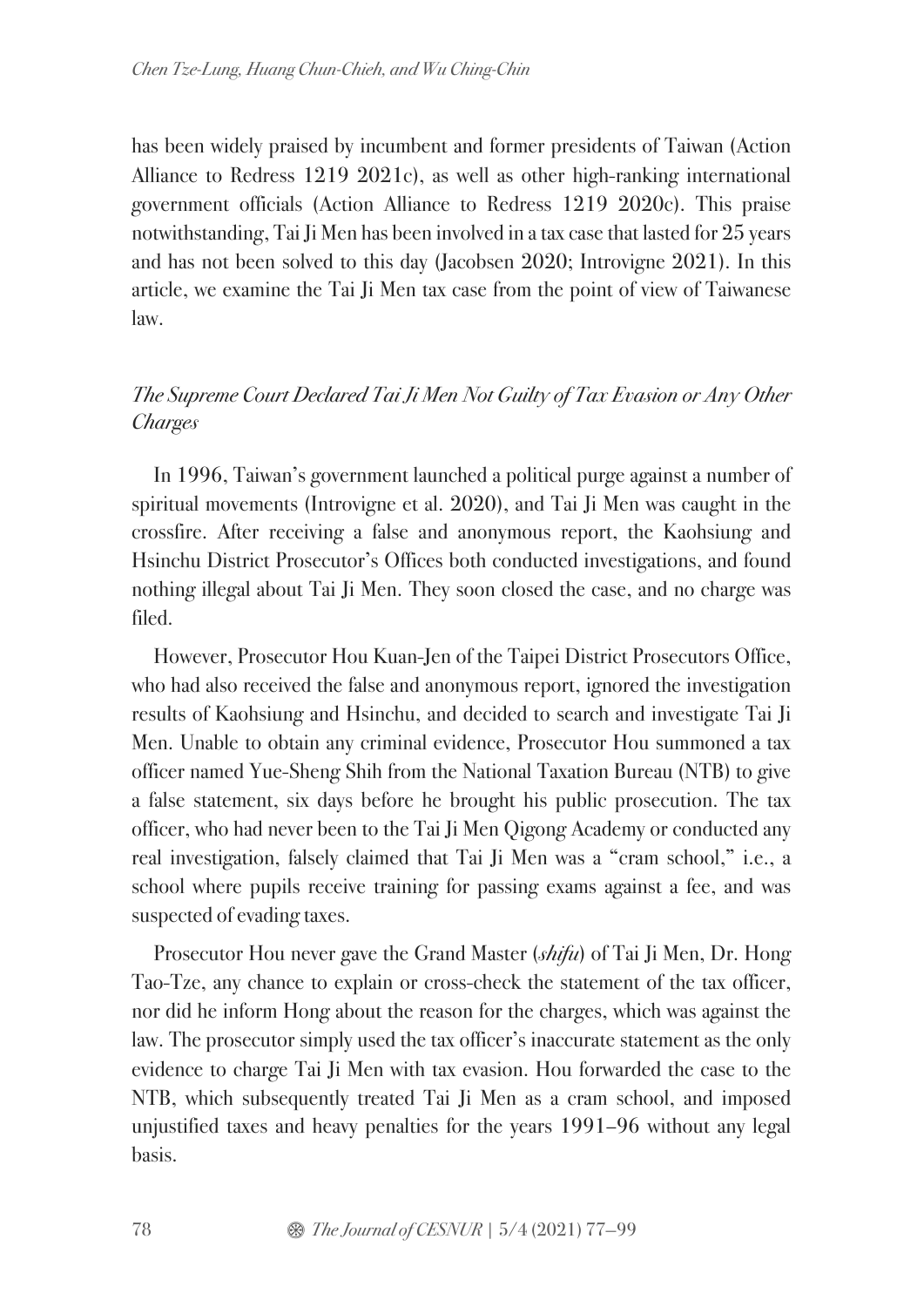In 2007, the Criminal Division of the Supreme Court, which acquitted Dr. Hong and his co-defendants from all criminal charges filed by Hou, found Tai Ji Men not guilty of fraud, tax evasion, or violation of tax codes, and confirmed that since the monetary gifts (in the form of "red envelopes") offered by the *dizi*  (disciples) to their *shifu* were indeed gifts, they were tax-free income under Article 4, Subparagraph 17 of the Income Tax Act. As for the collective procurement of items, such as the uniforms for practicing qigong, which Hou and the NTB also claimed was taxable, the court stated that it was conducted by some Tai Ji Men *dizi* on behalf of other *dizi*, which was not a for-profit act. Therefore, it had nothing to do with Dr. Hong and his wife, and was a non-taxable transaction. In 2009, all the defendants in this case who had been unjustly detained were awarded national compensation for unlawful imprisonment, which further confirmed that Tai Ji Men was wrongfully accused and there had been no crimes, including no tax evasion.

Despite the fact that the NTB did not conduct any investigations in accordance with its authority and duty, the tax bill was still issued to Tai Ji Men. Before the criminal decision was issued, the then Deputy Finance Ministers Wang Teh-Shan and Wang Jung-Chou all stated that, since the Tai Ji Men tax case was derived from a criminal case, the tax bills would be revoked if a not-guilty criminal decision would be issued. After the Supreme Court acquitted Tai Ji Men, Yen Ching-Chang, former Finance Minister and Taiwan's Representative to the WTO, said that there was no reason for the administrative agencies to refrain from citing the facts determined by the criminal court. They also said that the tax dispositions arising from the ill-fated prosecution in the criminal case should be revoked in accordance with the law, and that the enforcement should be revoked immediately.

According to the Administrative Court's decisions No. 13 of 1940, No. 18 of 1943, and No. 16 of 1953, the NTB should have revoked the tax bills based on the results of the criminal judgment. Instead, the NTB continued to treat the taxexempt gifts as taxable income, and levied income taxes. It also imposed business taxes on *dizi*'s mutual assistance activity of collective procurement of uniforms and other items, which had been declared a nontaxable practice, and not connected with Dr. Hong and his wife, by the Supreme Court. The NTB imposed taxes on the wrong party and on nontaxable practices. The tax dispositions, which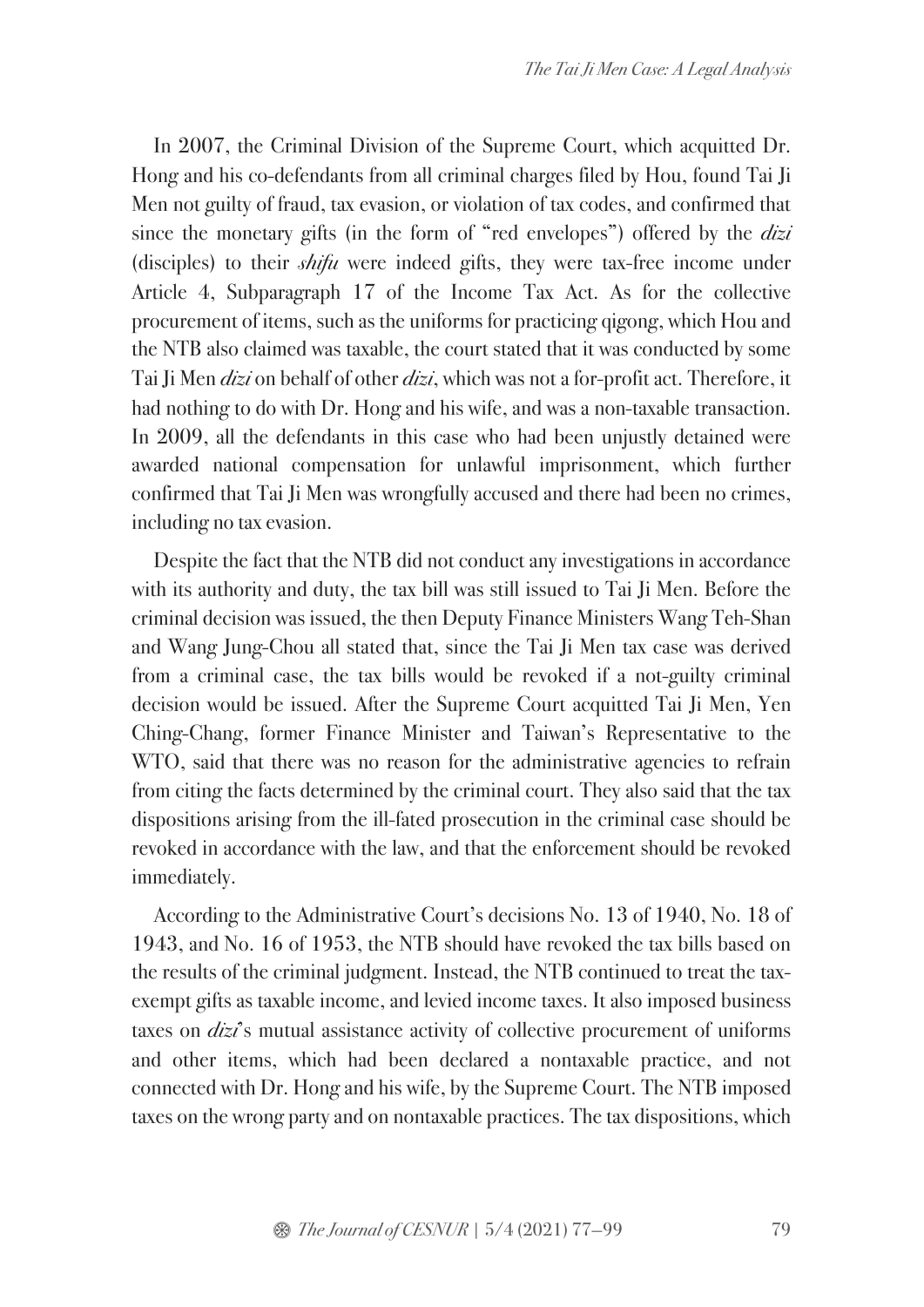involved an error of fact and an error of law, were thus unlawful. Therefore, the tax bills have been invalid from the very beginning.

### *Due Process Was Violated*

On December 19, 1996, the prosecutor and investigators searched Tai Ji Men's premises, and on the same day, false information about Tai Ji Men was disseminated. The following day, major newspapers reported that Tai Ji Men had defrauded NT\$3.1 billion and was involved in tax evasion. However, according to the bank's written reply to the prosecutor dated December 28, 1996, the total balance in the two relevant accounts frozen by Hou was just over NT\$610,000 (and it was neither tuition nor business income as claimed by the prosecutor). Disregarding the bank's reply, the prosecutor continued to falsely claim that the two accounts amounted to more than NT\$3.2 billion.

On the one hand, the prosecutor claimed that the money was proceeds of fraud, and requested the court to confiscate them according to the law; on the other hand, the prosecutor also claimed that the money was operating income and tuition income of a cram school, and referred the case to the NTB for taxation, which violated the principle of double jeopardy. Tai Ji Men is neither a for-profit organization nor a cram school. The Ministry of Education issued two official letters between 1997 and 2000 to confirm that Tai Ji Men is not a cram school, and the same Ministry publicly confirmed the fact again at a public hearing in the Legislative Yuan. There was no tuition income or operating income in the bank accounts.

In October 1997, during the criminal trial of the Tai Ji Men case, the court sent an inquiry letter to the NTB of Taipei about the tax issue, and the NTB of Taipei assigned an officer, Chien Chen-So, to assist with the case on October 22. However, Chien did not fulfill his legal obligation to carry out an investigation. He simply used Hou's statements and the inflated amount of NT\$3.2 billion in the indictment, and completed the so-called investigation report within two days on October 24. He falsely claimed that Tai Ji Men was a cram school, and notified the NTB of the Central Area accordingly. This report caused the NTB of Taipei and the NTB of the Central Area to impose, in December 1997, unjustified taxes and heavy penalties for the years 1991 to 1996 (Tan, Ding, and Huang 2016).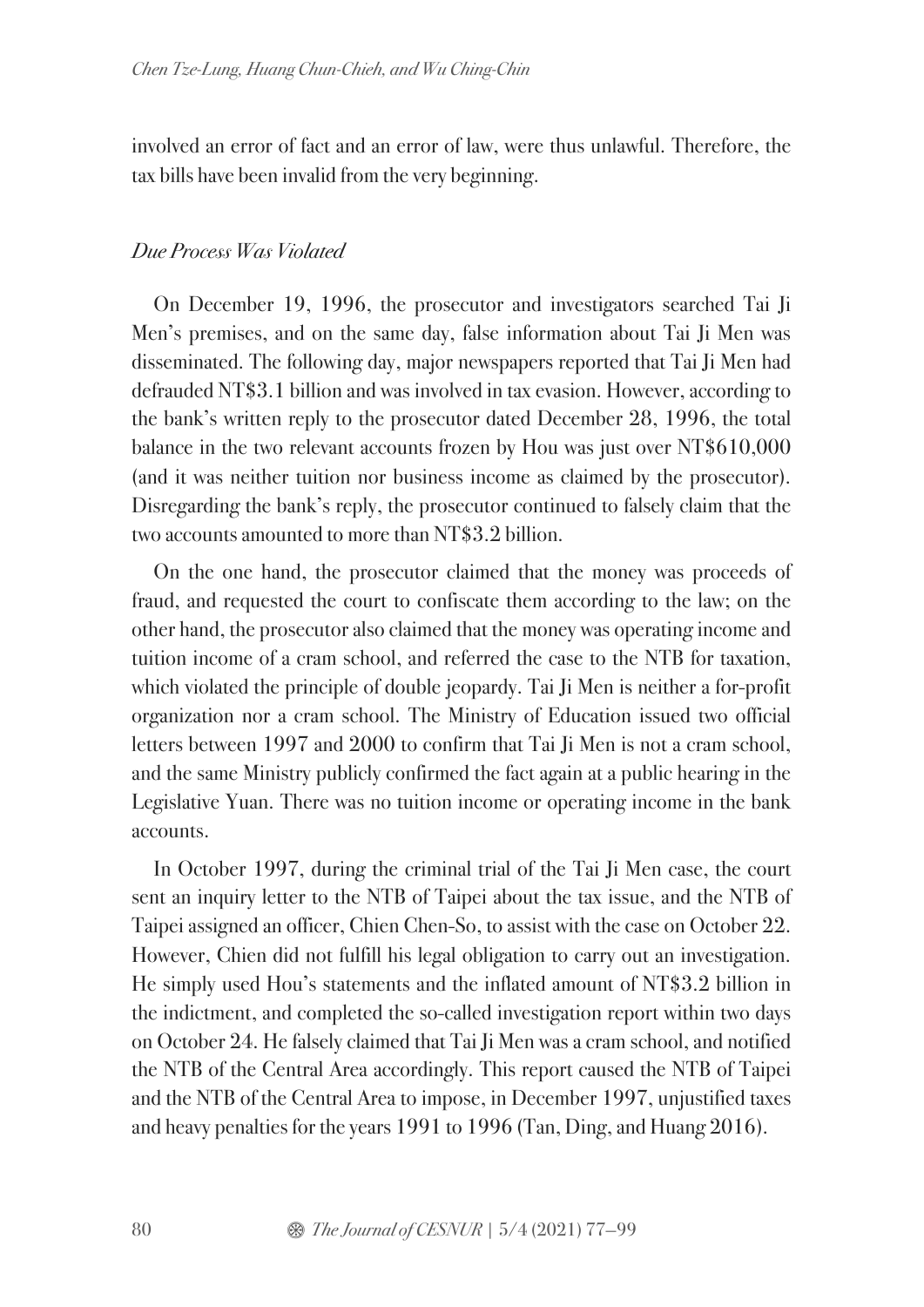The NTB knew that the indictment had a serious contradiction in the determination of the nature of the income, but it failed to abide by the law to wait for the criminal judgement, nor did it investigate the matter in accordance with its duties. It failed to give the party concerned an opportunity to make an explanatory statement, and failed to bear the burden of proof in accordance with Article 12.1 of the Tax Collection Act. It also failed to investigate each transaction of the bank accounts of the party concerned. Instead, the NTB imposed taxes and heavy penalties on Dr. Hong and his wife based on the false indictment and the fabricated amount of income. Over the past 25 years, Dr. Hong and his wife have inquired the NTB 29 times by letter about the legal principles and evidence of the alleged tuition fees of more than NT\$3.2 billion. However, the NTB has never given a clear reply, which violated the principle of clarity in administrative actions under Article 5 of the Administrative Procedure Law.

The NTB had not investigated the matter in accordance with its duties since the very beginning. The NTB in its letter (Tsai-Pei-Guo-Shui-Fa-Tzu No. 87122414 dated March 27, 1998), stated that the Tai Ji Men tax case was investigated by the Taipei field office of the Investigation Bureau rather than the NTB. The NTB's letter to the Taipei field office of the Investigation Bureau (Tsai-Pei-Guo-Shui-Fa-Tzu No. 89008316 dated March 7, 2000) stated, "The content, nature, and amount of the tax bill imposed by our office was based on the information and calculation provided by your office." This clearly showed that the NTB of Taipei and the NTB of the Central Area imposed the taxes without investigating the matter in accordance with their duties. Therefore, the tax bills should be regarded as invalid.

The legislative intent of Article 83-1 of the Income Tax Act states that the adoption of the indirect income verification method should be approved in advance by the Ministry of Finance, to avoid abuses and justify its execution. The Ministry of Finance also states that two important conditions must be met for its application: first, there must be a suspicion of evading a substantial tax amount, and second, it must be approved by the Ministry of Finance, neither of which can be dispensed with.

In the Tai Ji Men case, the NTB adopted the indirect verification method to derive taxes under Article 83-1 of the Income Tax Act, without receiving the approval of the Ministry of Finance in advance. That was in violation of the statutory procedural requirements, and in violation of the rule that no estimation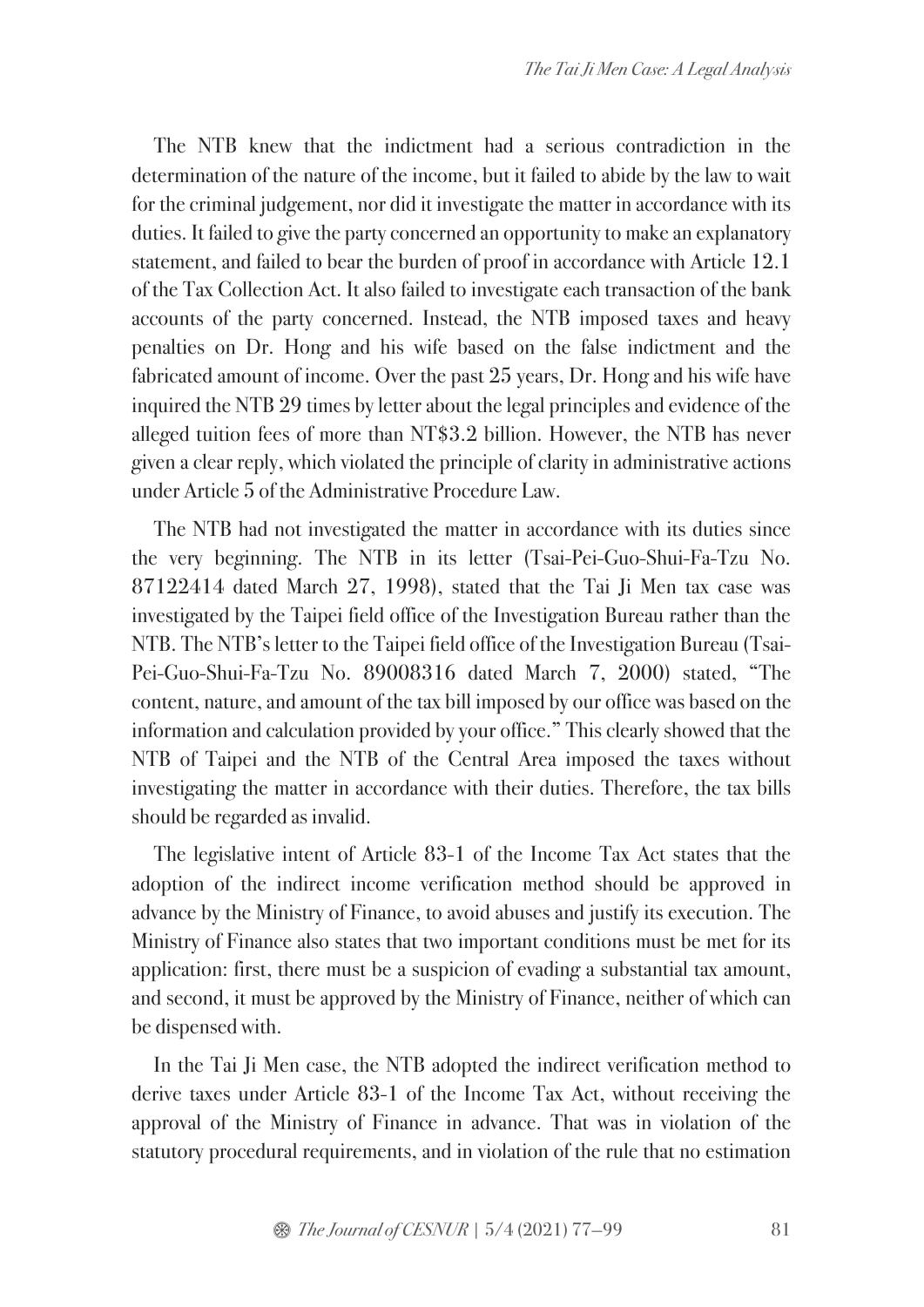of penalties is allowed even if the estimation of taxes is applied. Former Deputy Director of the Taxation Administration under the Ministry of Finance, Hsu Chun-An, also stated publicly on November 24, 2009, that the NTB did not submit its proposal to use the indirect verification method to the Ministry of Finance, and it was already too late to submit it for approval. Since the tax collection period had already expired, the NTB could not submit it anymore, another reason why the tax bills have been invalid from the very beginning.

Former member of the Presidential Human Rights Advisory Committee and Distinguished Professor of the Department of Financial and Economic Law at Chung Cheng University, Huang Chun-Chieh pointed out in his article "Review of Tax Assessment and Legal System for Remedies" at the "Constitutional Law Symposium on the Recurring Tax Bills and Exit Restrictions" (Huang 2014) that the adoption of the indirect income verification method should be done in a cautious manner according to strictly applicable requirements, and at the same time satisfy two pre-conditions. First, there must be a suspicion that a substantial tax amount has been evaded, and second, the proposal to use the indirect verification method must be submitted to the Ministry of Finance for approval. Between them, the approval by the Ministry of Finance is the prior legal requirement. If it is not approved by the Ministry of Finance, the administrative act shall be considered as irreparable by applying Article 111, Paragraph 6 of the Administrative Procedure Act, and the sanction shall be that it should be declared null and void.

The NTB should issue its recheck decision within two months after the receipt of the application in accordance with Article 35 of the Tax Collection Act. However, in the Tai Ji Men tax case, the NTB issued its recheck decisions more than two months after its tax dispositions were revoked by the Appeals and Petitions Committee under the Ministry of Finance or the court. The NTB of the Central Area even issued its third recheck decision on August 19, 2003, after the Appeals and Petitions Committee revoked the tax disposition for the second time on September 5, 2001. It was delayed by two years after the two-month statutory period had expired. That was a serious violation of J.Y. Interpretation No. 677 by the Constitutional Court: "In matters involving people's rights and interests, even delaying by one day is against the Constitution." Therefore, the tax bills, which were issued after the assessment period had expired, have been invalid since they were issued (Action Alliance to Redress 1219 2021e).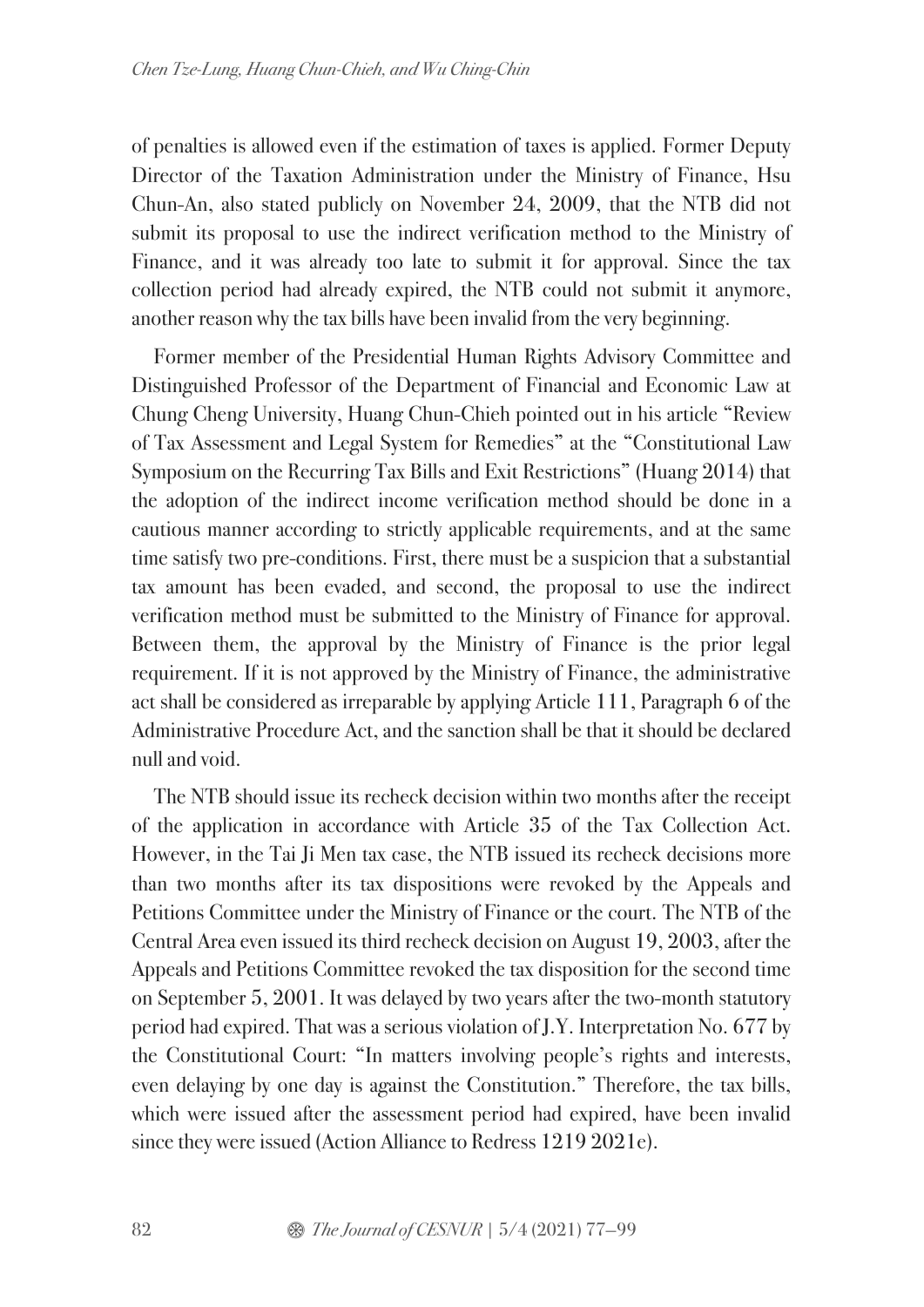#### *Control Yuan Investigations*

The Control Yuan issued its investigation opinion in the document (91)-Yuan-Tai-Si-Tzu No. 0912600349, enumerating eight major violations of law by Prosecutor Hou Kuan-Jen in his investigation of the Tai Ji Men case, including violation of the requirement that the prosecutorial investigation should not be disclosed, illegal searches, illegal asset freezing, violation of the defendants' rights, and undermining judicial credibility and the prosecutors' reputation. The Control Yuan referred this matter to the Ministry of Justice to pursue relevant liabilities and disciplinary action against the prosecutor. The investigation report further indicated that the indictment and the evidence contradicted each other, and thus the prosecutor's bringing the public prosecution evidently violated the rule of evidence.

Prosecutor Hou admitted that he did not conduct a thorough investigation and, without the permission from his supervisors, he also directly issued letters to the Ministry of the Interior and eight city and county governments, demanding them to disband Tai Ji Men, and sent letters to the Taipei City and County governments, demanding them to shut off water and electricity to the movement (Tan, Ding, and Huang 2016). Prosecutor Hou also admitted that he froze all the assets of the *shifu* and his wife simply based on the one-sided allegations of some witnesses. Prosecutor Hou also admitted that he failed to verify the so-called "list of victims" of Tai Ji Men before bringing the prosecution. Moreover, the indictment was a statement by the prosecutor and needed to be verified by the court. It is evident that the NTB failed to investigate the matter according to its duties, and that the tax bills were issued simply based on the criminal indictment and had major and obvious flaws. This is another reason why the tax bills have been invalid from the very beginning.

The Control Yuan also issued the (98) Yuan-Tai-Tsai-Tzu No. 0982200593 Letter on its investigation, detailing seven major violations of law by the NTB in the Tai Ji Men tax case: failure to fulfill its duty to conduct a thorough investigation and do adequate verification; failure to actively clarify the nature of the income ex officio, which was obviously negligence; failure to pay attention to portions of documents both favorable and unfavorable to the taxpayers, and so on. Former Control Yuan Member Chien Lin Hui-Jun said at a press conference and forum on redressing fabricated cases, on July 13, 2017, that she had listed seven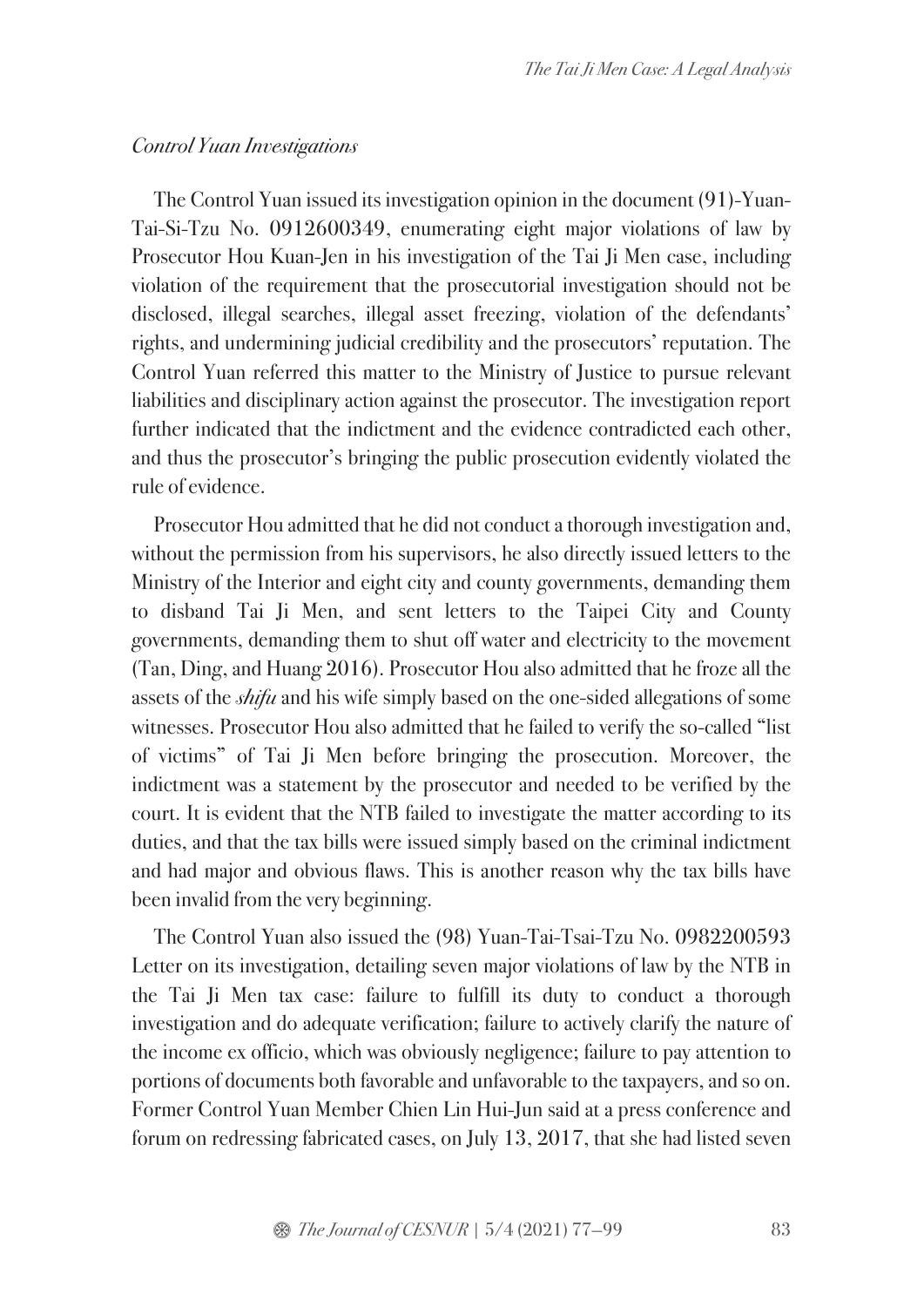corrections with respect to the NTB's action in the Tai Ji Men case. She noted that every time she brought out the correction, the NTB said, "Ah! We made a mistake!" In 2011, she told the Minister of Finance, "This case should be closed now!" (Action Alliance to Redress 1219 2020b; Action Alliance to Redress 1219 2021d).

## *The Tax Bill for the Year 1992 Was Unlawful*

Regarding the consolidated income tax bill for 1992, the NTB violated due process of law, failed to conduct a thorough investigation according to its authority before issuing the tax bill, hid evidence favorable to the taxpayer, and failed to give the parties concerned an opportunity to explain the matter. Therefore, the tax bill for 1992 was unlawful, and the judgment concerning the tax bill was incorrect. According to the ICCPR (International Covenant on Civil and Political Rights) and the ICESCR (International Covenant on Economic, Social and Cultural Rights), the government has the obligation to provide effective remedies to its citizens.

In accordance with the spirit of Article 177 of the Administrative Litigation Act, the Taichung High Administrative Court should have put on hold the litigation proceedings, and awaited the determination of the nature of the income by the criminal court, which has a higher standard for investigation, and evaluated the admissibility of evidence, when adjudicating the case of the consolidated income taxes for 1991–95. However, the Taichung High Administrative Court, before the final decision on the nature of the income was made by the criminal court (July 13, 2007), rendered its ruling in 2005, revoking the tax bills for 1991, 1993, 1994 and 1995, but sustaining the consolidated income tax bill for 1992.

The NTB of Taipei was in charge of investigating the 1996 consolidated income tax case. The tax bill issued by the NTB of Taipei for 1996 was revoked by sixteen judges of the Taipei High Administrative Court and the Supreme Administrative Court on four occasions, in September 2005, August 2009, March 2015, and July 2015, respectively. The tax bill for 1992, which was issued based on the same method of taxation and the same evidence as the other years, was obviously wrong, too.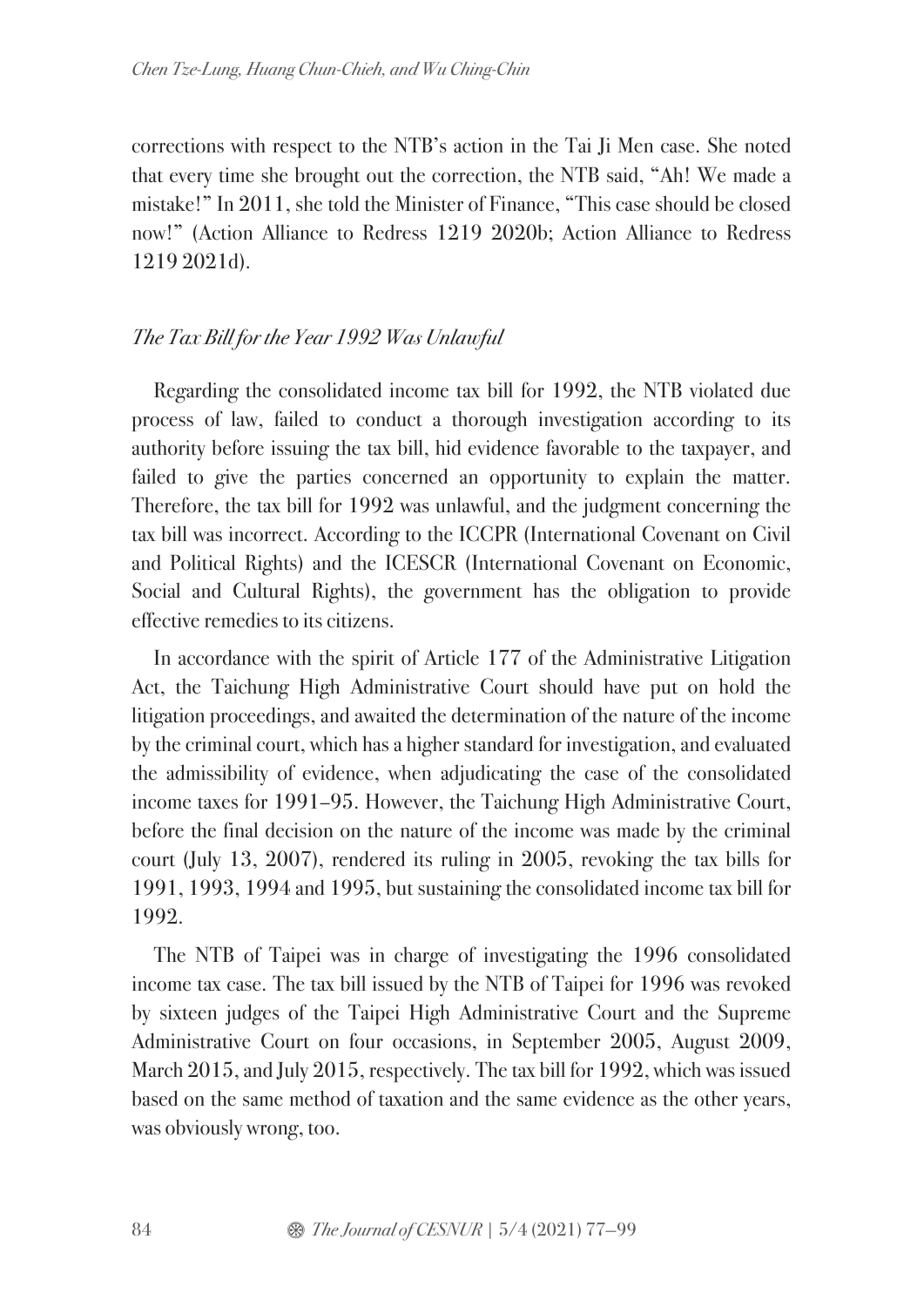After conducting the investigation and preparation procedures in four court sessions for the consolidated income tax case for 1991–95, the appointed judge Huang Shu-Ling in the High Administrative Court was suddenly transferred to the Supreme Administrative Court. The succeeding judge Hsu Wu-Feng directly proceeded to debate the proceedings, skipping the passage of the preparatory hearing. Judge Hsu also privately obtained the transcripts of the prosecutorial investigation from the NTB of the Central Area, and did not provide the transcripts to the parties concerned for cross examination. Furthermore, he even ignored the fact that the evidence favorable to Tai Ji Men's *shifu* was concealed by the NTB of the Central Area, which inaccurately recorded that only five people declared their red envelopes to the *shifu* were gifts, when in fact all of the respondents considered their red envelopes as gifts. Ignoring the fact that the consolidated income taxes for 1991–95 were of the same nature and based on the same facts, Judge Hsu discretionarily made a ruling in favor of the NTB for 1992, which was contradictory to the decisions for the other years.

Dr. Hong filed an appeal to the Supreme Administrative Court. However, the Supreme Administrative Court reviews the procedures and the laws applied and does not examine the facts. Furthermore, Judge Huang Shu-Ling, who had participated in the substantive trial previously and had pre-formed her opinions about the case, failed to recuse herself pursuant to law, heard the case in the Supreme Administrative Court, and turned it down. This severely violated Dr. Hong's right to a fair trial. Over the past 25 years, Judge Huang has tried 34 proceedings of the Tai Ji Men tax case. She has formed her prejudice; therefore, Tai Ji Men did not have any chance to win these cases. That was a serious violation of the basic human rights to an effective remedy and a fair trial, which are guaranteed by the ICCPR and the ICESCR.

All the tax demands imposed on Tai Ji Men by the NTB originated from Prosecutor Hou Kuan-Jen's indictment. Hou falsely claimed the same money as income of fraud and tuition income of a cram school, at the same time, and the criminal case was tried. It was necessary to clarify whether the money was income of fraud or tuition income of a cram school. It could not be both. If it was income of fraud, there would be no issue of tuition income and tax evasion, as the government cannot impose taxes on proceeds of fraud. The criminal trial was to clarify the facts. Therefore, before the criminal decision was rendered, how could the NTB issue the tax bill without conducting a thorough investigation according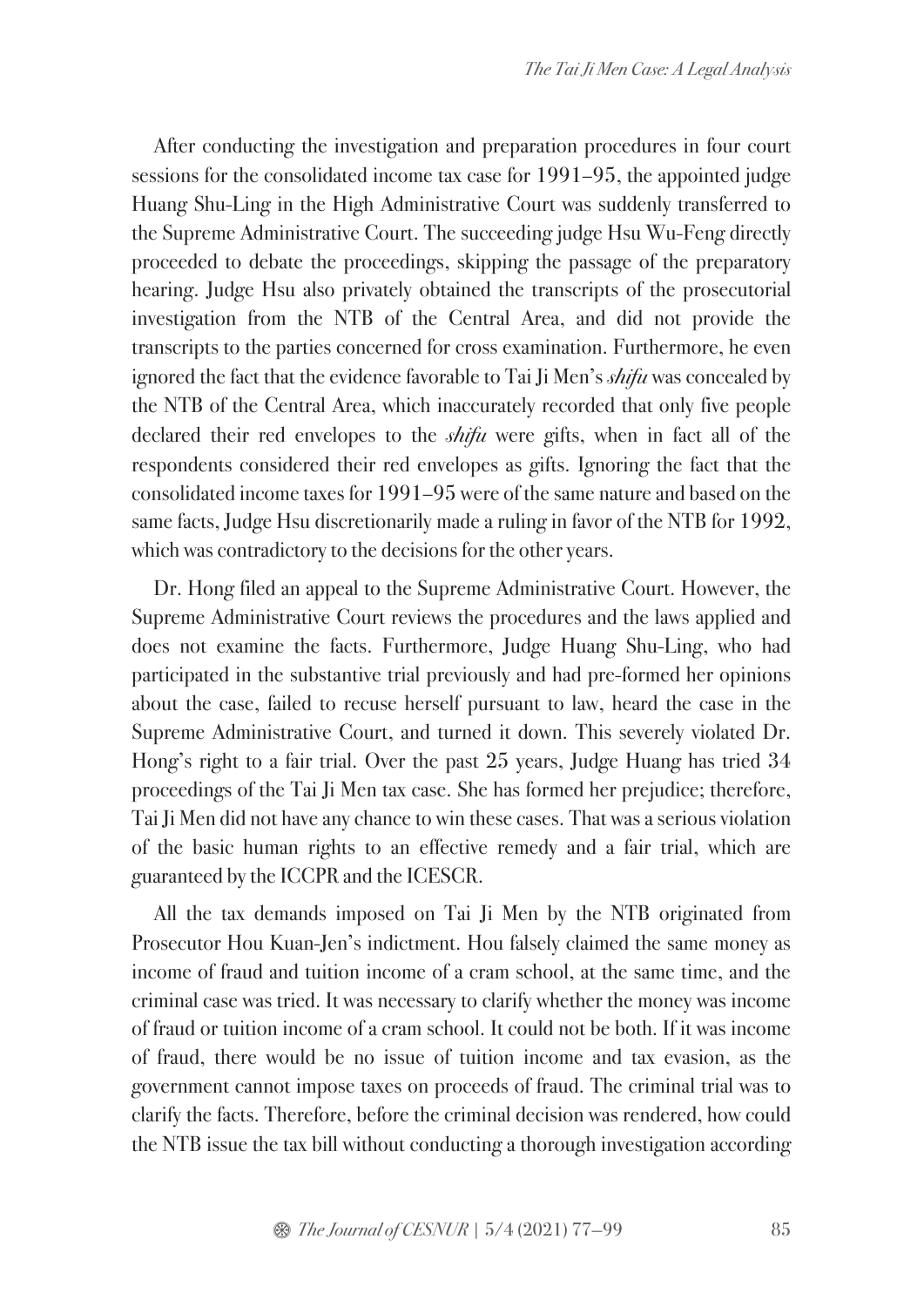to its authority, and how could the administrative court make an arbitrary decision on its own? Moreover, the NTB has never carried its burden of proof according to the law since the beginning of the case, and issued the tax bills simply based on the faulty indictment from the prosecutor.

As mentioned earlier, in 2007, the final criminal decision confirmed that the *shifu* and his co-defendants were not guilty of fraud, tax evasion, or violation of the Tax Collection Act, and it was determined that the red envelopes given to the *shifu* were gifts and thus were tax-free income under Article 4, paragraph 17 of the Income Tax Act. The decision also ruled that the procurement of items through mutual assistance among the *dizi* was not a profit-oriented sale and was not a taxable event. Huang Kun-Guang, who was a former senior tax auditor of the NTB of Kaohsiung in charge of major tax evasion cases, said that the tax bureau falsely claimed that Tai Ji Men was a cram school and imposed taxes on nontaxable income. That clearly violated the law, including the tax laws.

In addition, in 2012, the NTB also admitted that Tai Ji Men is not a cram school, which indicated that the basis for the tax bill was wrong from the very beginning. Therefore, the NTB should withdraw the erroneous tax bill according to the spirit of the rule of law. The judgment numbered 422 made by the Supreme Administrative Court in 2018 acknowledged that Tai Ji Men is a *menpai* of qigong, martial arts, and self-cultivation and also pointed out that its original ruling for 1992 failed to take into consideration the decision made by the criminal court as well as the fact that all of the 7,401 public survey forms from Tai Ji Men *dizi* indicated the red envelopes were gifts, and thus they were tax-free income. The 2018 ruling confirmed that the decision for the consolidated income tax for 1992 was wrong, and the tax disposition was unlawful as well.

#### *No Tuition or Business*

Since 1966, Tai Ji Men Qigong Academy has successively joined and become a member of the Taipei Martial Arts Association, the Chinese Martial Arts Association, the Chinese Qigong Association, the Taoism Association of Taipei City, and the Chinese Taoism Association. Over the past few decades, the *shifu*  and *dizi* of Tai Ji Men have followed the regulations of martial arts and Taoist groups, and their stated objective is to promote culture and purify people's hearts. Tai Ji Men has been highly praised by the Qigong Association, Martial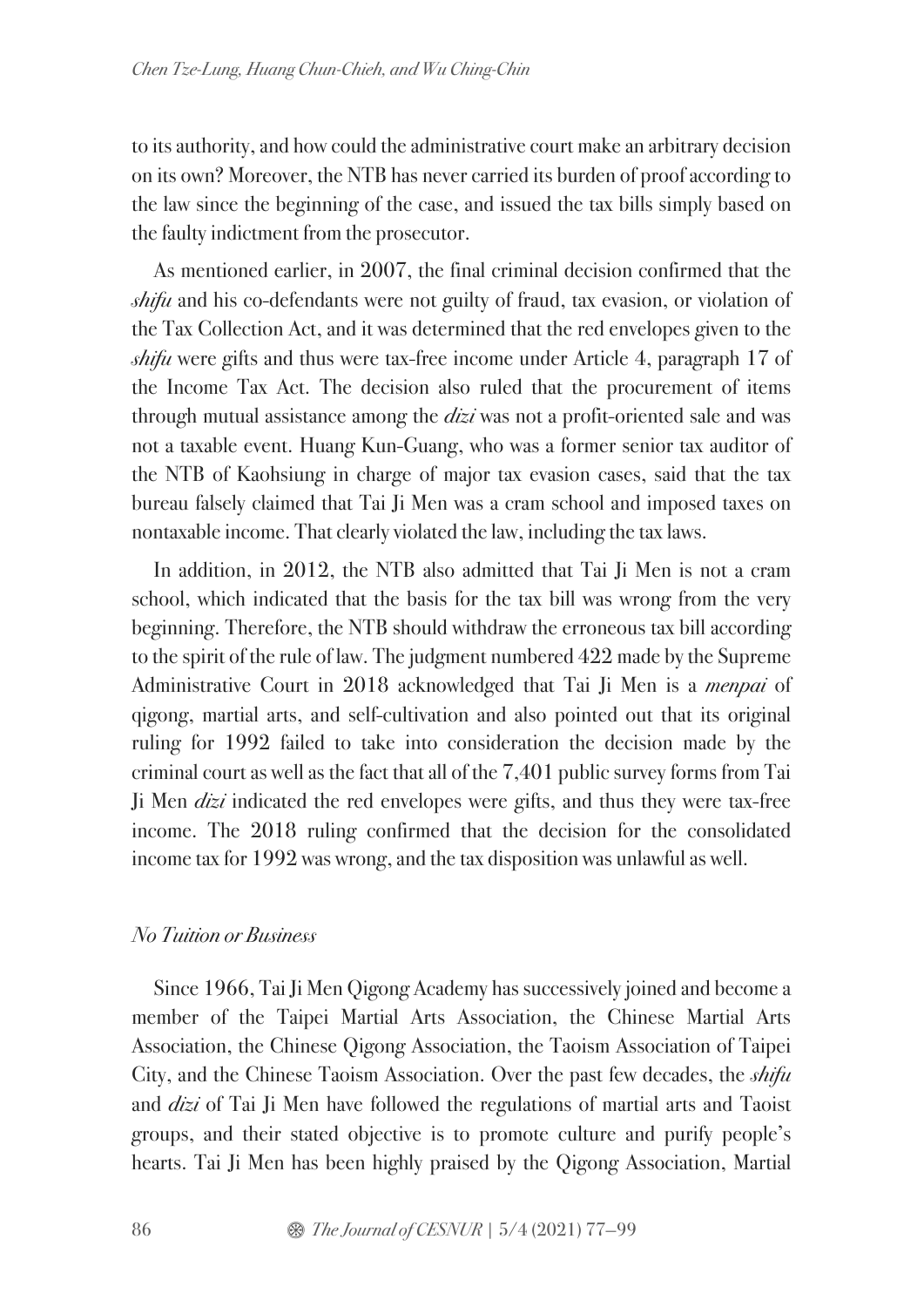Arts Association and Taoism Association. It is by no means a for-profit institution, and it has never conducted any for-profit activity. Under no circumstances has Tai Ji Men been a cram school.

However, Tai Ji Men was taxed as a cram school for 1992 notwithstanding the fact that the Ministry of Education, the competent authority of all cram schools, stated that Tai Ji Men is not a cram school in its letter dated October 2, 1997 (No. 860115257) and another letter dated November 15, 1999 (Tai-88-She-1-Tzu No.88139298). It also indicated that "Tai Ji Men indeed is not a cram school" in a public hearing held by the Legislative Yuan on December 21, 2000.

During the court session in the Taipei High Administrative Court on November 17, 2004, Liu Li-Hsia, an agent of the NTB of Taipei, said, "Tai Ji Men is not a cram school, and thus the defendant (referring to the NTB) does not deny this." On July 27, 2005, Liu Li-Hsia, who appeared in court again, even admitted that no income tax had been imposed on other martial arts associations. The judge questioned why the NTB had treated Tai Ji Men differently from the others. The NTB of Taipei's recheck decision issued on August 3, 2012, and the NTB of the Central Area's recheck decision issued on November 27, 2013, both acknowledged that Tai Ji Men is not a cram school and that the red envelopes were gifts (Tan, Ding, and Huang 2016).

According to the Ministry of Finance's official letter and directive in 1975, "Religious leaders are exempt from income tax on gifts from believers." In 2003, the Taipei Martial Arts Association, the Chinese Martial Arts Association, and the Chinese Qigong Association issued letters, attesting to the fact that their members had never been taxed because of receiving monetary gifts from their disciples. There are tens of thousands qigong, martial arts, religious and spiritual groups in Taiwan, and no other masters have been taxed for receiving donations or monetary gifts from their believers.

According to the letter No. 69135 issued by the Education Department of the Taiwan Provincial Government in 1997, an organization of qigong or other folk arts is incompatible with the purpose of setting up a short-term cram school, so it is not allowed to register as a cram school. According to an NTB' letter in 1987 (Shui-2-Tzu No. 03378), and a Ministry of Finance letter in 1995 (Tai-Tsai-Shui-Tzu No. 841634845), an organization of qigong and martial arts does not need to register itself as a for-profit enterprise according to the law, and it does not belong to the category of taxable businesses.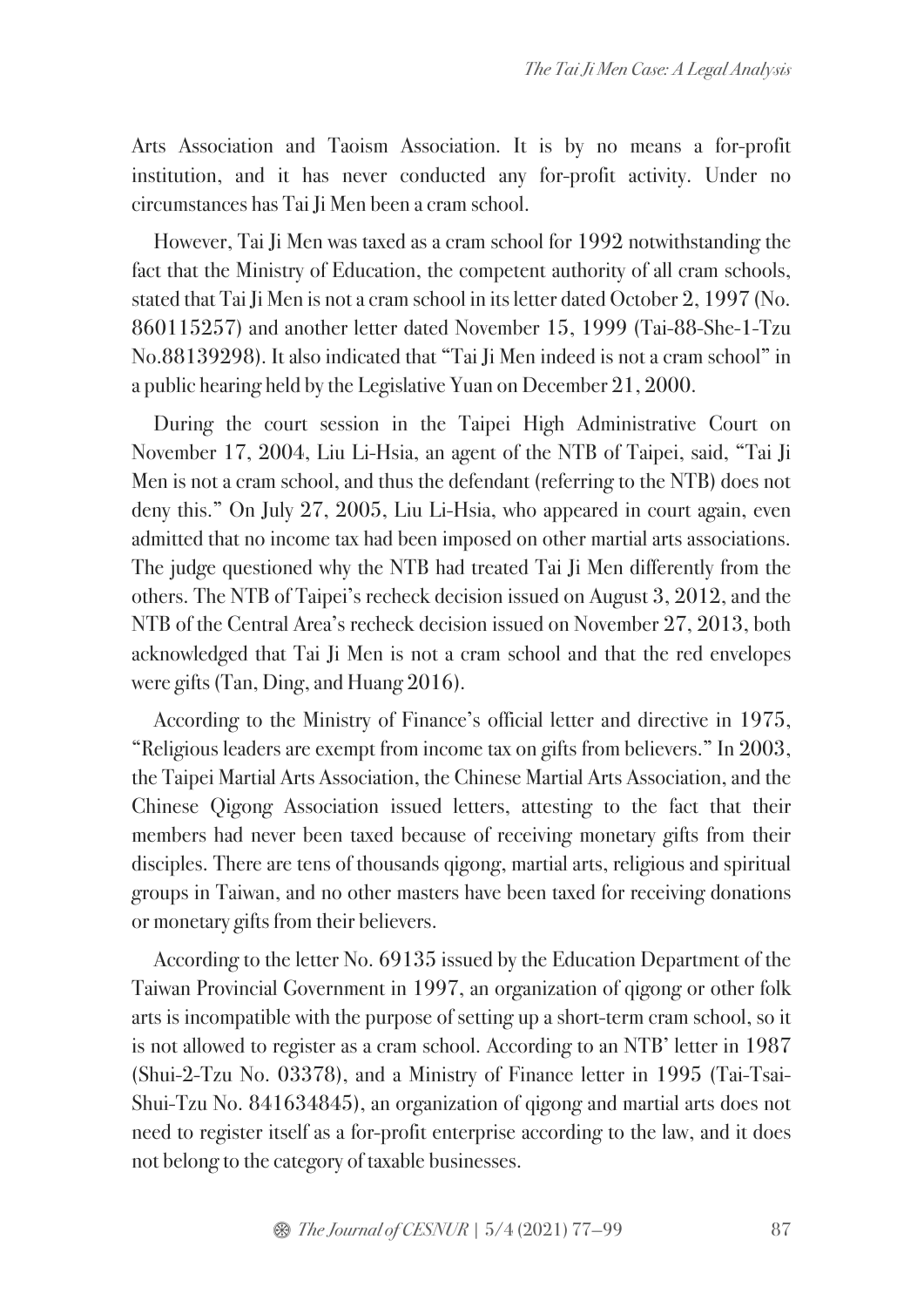The NTB of Taipei and the Taipei City Revenue Service performed on-site audits at Tai Ji Men in 1994, 1995, and 1996, and confirmed that there were no items for sale there, and the tax agencies did not issue any business tax bills or profit-seeking business income tax bills to Tai Ji Men. In addition, the department in charge of business registration of the City of Taipei sent a staff member to the Tai Ji Men Qigong Academy and conducted a business inspection on November 13, 1996, confirming that "the academy is a martial arts academy. Qigong is taught, and there are no business activities." Thus, Tai Ji Men is not a profit-seeking organization, having no issues of business tax, business income tax, or fines.

On December 9, 2011, the Executive Yuan organized an inter-ministerial meeting, and it was resolved that the criminal indictment could no longer serve as the basis of taxation, and a public survey would be conducted to investigate the nature of the red envelopes. The survey results showed that 100% of the 7,401 respondents indicated the red envelopes were gifts, and no one declared them as tuition fees, which was consistent with the findings in the final criminal decision (Tan, Ding, and Huang 2016; Action Alliance to Redress 1219 2021b).

## *The Public Hearing of June 17, 2010*

During a public hearing in the Legislative Yuan on June 17, 2010 (Action Alliance to Redress 1219 2020a), the Ministry of Finance and the NTB of the Central Area agreed to withdraw the compulsory enforcement for the 1992 consolidated income tax, and to resolve the Tai Ji Men tax case within two months. After the public hearing, Lee Sush-Der, the then Finance Minister, sent letters to Legislators Tien Chiu-Chin, Twu Shiing-Jer, and Justin Chou, stating that regarding the feasibility of revoking the enforcement of the consolidated income tax of Dr. Hong for 1992, the finance minister had asked the NTB of the Central Area to take the facts into consideration and take necessary action pursuant to Article 40 of the Tax Collection Act.

The NTB of the Central Area and its Miaoli Branch also sent letters to the Hsinchu Branch of the Administrative Enforcement Agency, stating that, since the consolidated income taxes and fines for 1991–96 were based on the same basic facts, it would tremendously affect the taxpayer's rights if different judgments were made. Thus, they requested the Hsinchu Branch of the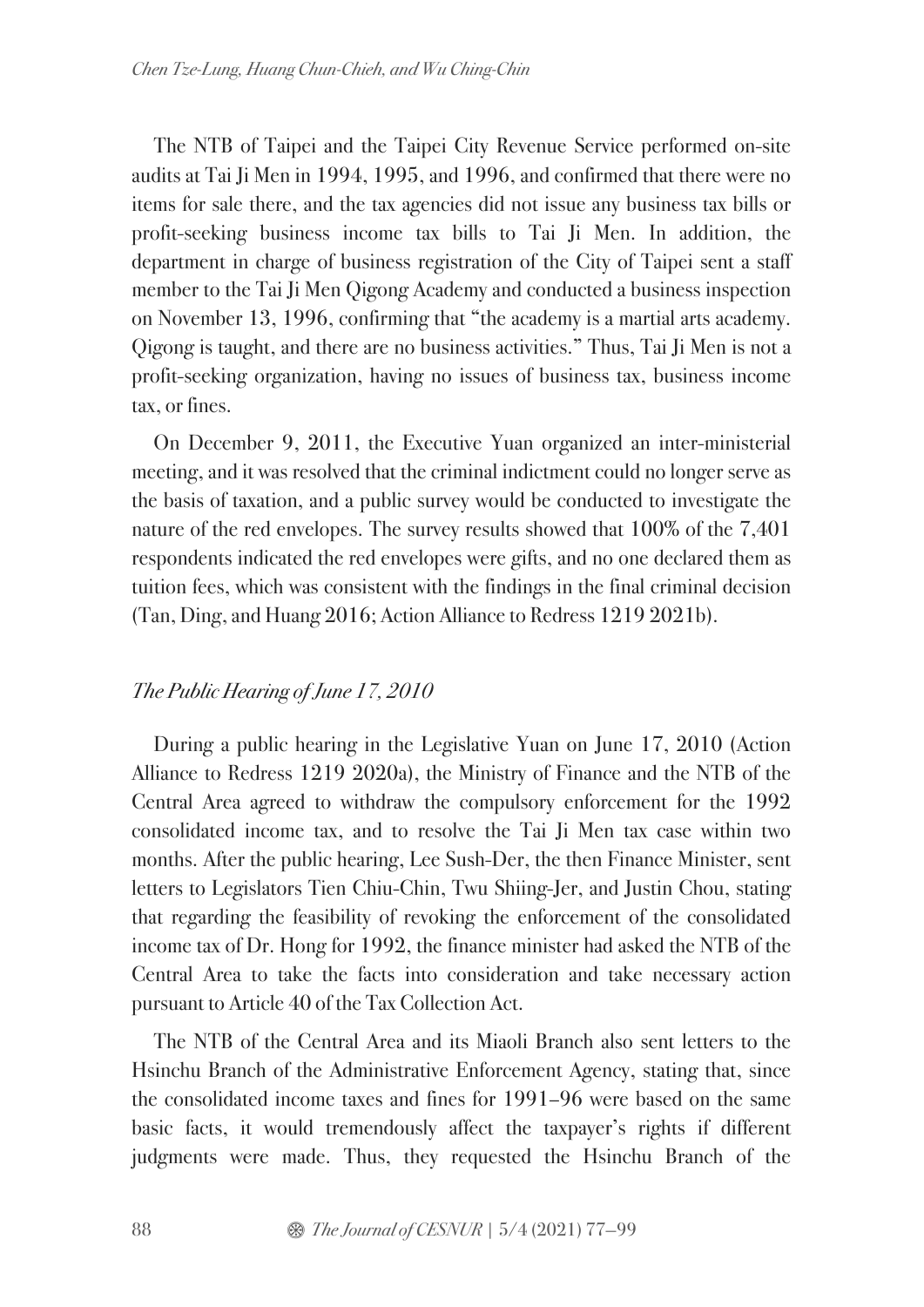Administrative Enforcement Agency to stop the enforcement pursuant to the proviso of Article 9, Paragraph 3 of the Administrative Execution Act. Since the taxes related to the red envelopes for the other five years were corrected to zero, the auction should have been stopped.

In 1999, while the criminal case was still under trial,  $82$  legislators of the  $4<sup>th</sup>$ term of the Legislative Yuan signed a joint petition asking the NTB to cancel the illegal tax dispositions as the tax bills issued by the NTB were in violation of procedural justice. In November 2013, thirty-three legislators co-signed a proposal requesting the Ministry of Finance to revoke the unlawful tax bills according to the resolutions of the inter-ministerial meeting organized by the Executive Yuan. To date, over 300 legislators from different parties have been using different methods, such as conducting endorsements, proposing bills, coordinating meetings, as well as holding interpellation sessions, press conferences, and public hearings, directly pointing out the taxation bureau's violations of law and demanding the NTB to revoke the tax bills. However, for years the NTB has continued violating the law, imposing unjustified taxes and illegal compulsory enforcement, repeatedly deceiving the citizens, wasting taxpayer dollars, and harming the country and the people.

#### *The Strange Case of the 1992 Tax Bill*

Since its establishment in 1966 till 1990, and from 1997 till today (2021), Tai Ji Men Qigong Academy had never been taxed. Why should Tai Ji Men be taxed in 1991–96? The NTB of Taipei and the NTB of the Central Area have corrected the consolidated income tax amount related to the monetary gifts for the *shifu* for 1991, 1993, 1994, 1995, and 1996 to zero in late 2019. However, Tai Ji Men was still taxed as a cram school for 1992.

For the past 55 years, Tai Ji Men Qigong Academy has always been a *menpai* of qigong, martial arts, and self-cultivation as well as a public welfare cultural and religious group. Its nature has been confirmed by the Chinese Martial Arts Association, Chinese Qigong Association, Taipei Martial Arts Association, the Chinese Taoism Association and the Taoism Association of Taipei City, the Ministry of the Interior, the Taipei City government and the Supreme Administrative Court's decision No. 422 in 2018. Based on the principles of administrative consistency, estoppel, administrative self-restraint, and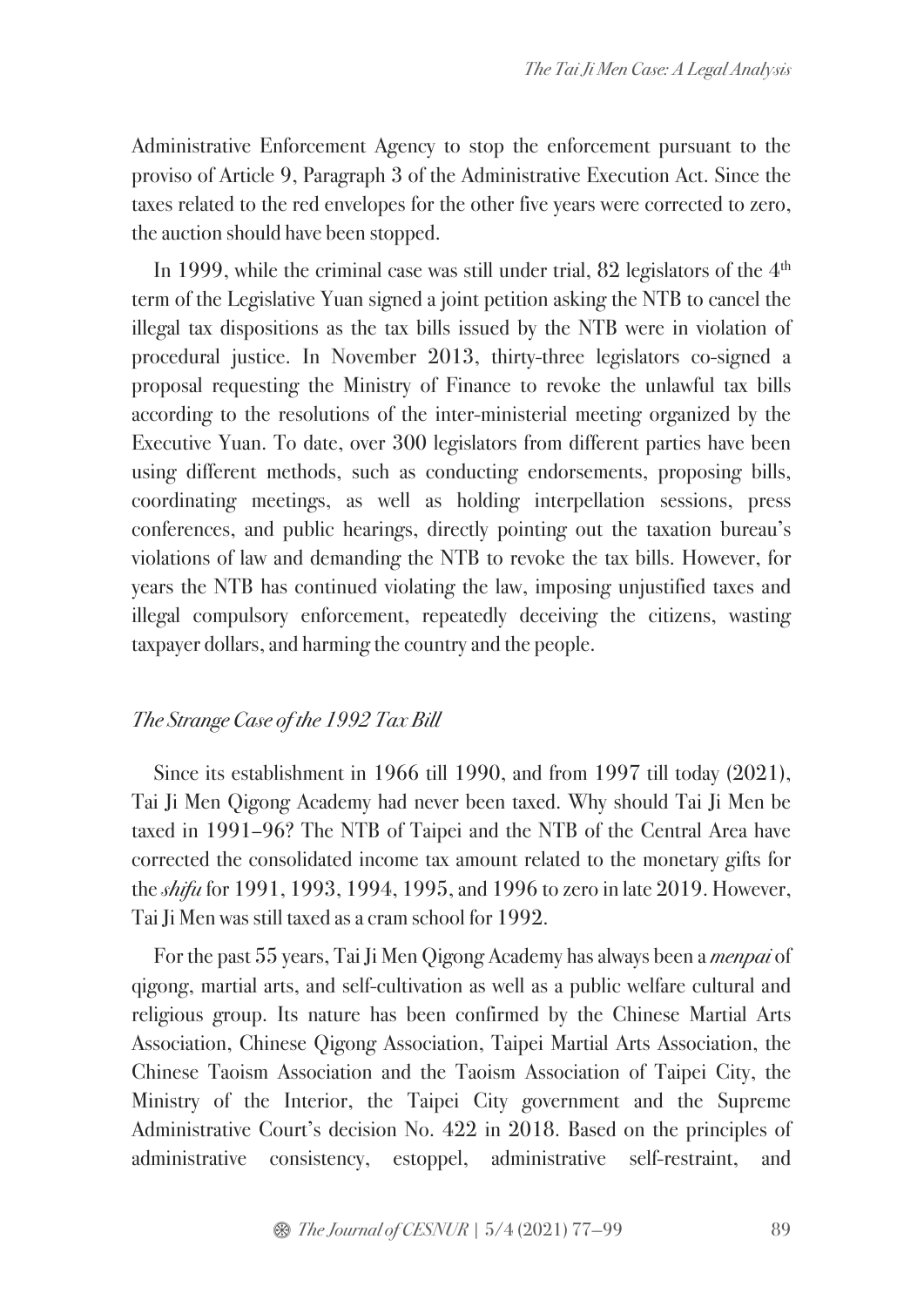constitutional equality, the NTB and the Enforcement Agency of the Ministry of Justice should immediately revoke the tax bill, stop the compulsory enforcement, and return the unlawfully confiscated land, which was intended to be the building site for a self-cultivation center for Tai Ji Men.

# *The Taipei High Administrative Court Requested the NTB of the Central Area Twice to Correct the 1992 Taxes to Zero*

The Taipei High Administrative Court sent letters to the NTB of the Central Area on May 5 and July 23, 2020, and forwarded a copy to the Hsinchu Branch of the Administrative Enforcement Agency. In the letters, a statement from the Supreme Administrative Court's Judgment No. 422 in 2018 was quoted, which stated that the tax authorities were not bound by the Supreme Administrative Court's original decision on the consolidated income tax for 1992, as there were new facts and evidence that were not recognized or taken into consideration in the original tax disposition for 1992. The Taipei High Administrative Court requested that the NTB of the Central Area follow the same standard by which the taxes were corrected to zero for 1991, 1993, 1994, and 1995, and withdraw the enforcement in accordance with Article 40 of the Tax Collection Act. Therefore, there was a legal basis for the NTB of the Central Area to revoke the enforcement.

The Hsinchu Branch of the Administrative Enforcement Agency clearly knew that there was a problem with the justification of the enforcement. Accordingly, the enforcement should have been stopped immediately pursuant to the law, and the case should have been returned to the Miaoli Branch of the NTB of the Central Area. However, the Hsinchu Branch violated the law and forced the auctions, resulting in irreparable loss to Tai Ji Men's master and *dizi*.

#### *More Abuse from the Hsinchu Branch of the Administrative Enforcement Agency*

As discussed in the previous paragraphs, in 2007, the Criminal Division of the Supreme Court found Tai Ji Men not guilty of tax evasion or any other charges, and stated that Tai Ji Men did not owe any tax. There was no legal basis for the levy of the consolidated income tax for 1992, and the NTB has never carried its burden of proof in accordance with Article 12-1 of the Tax Collection Act. Also, the calculation of the tax amount was wrong and illegal. During the public hearing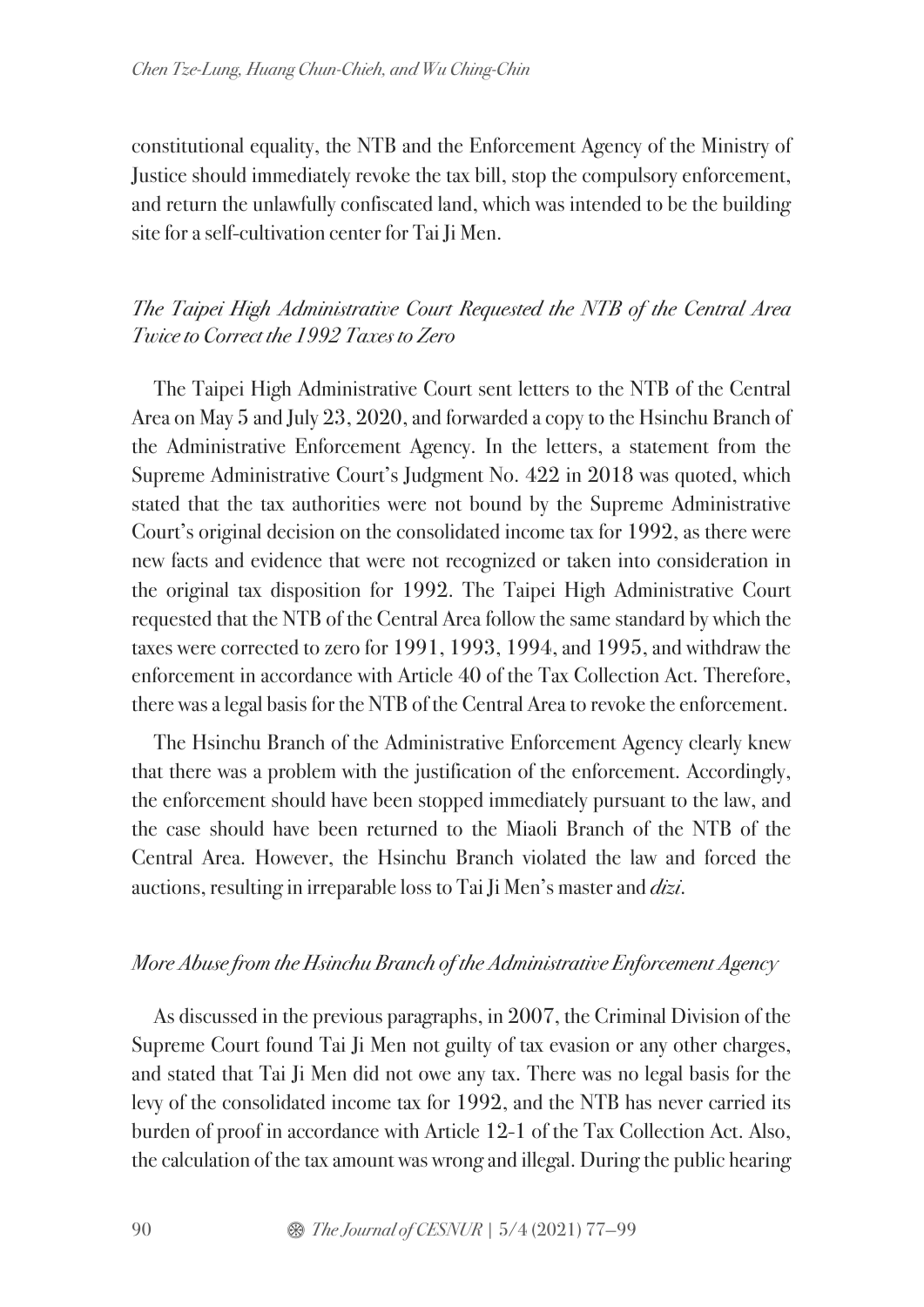in the Legislative Yuan on June 17, 2010, the Ministry of Finance and the NTB of the Central Area agreed to withdraw the compulsory enforcement for the 1992 consolidated income tax. Later, the Ministry of Finance sent letters to the NTB of the Central Area, demanding that the enforcement of the Tai Ji Men tax case should be withdrawn. Also, the NTB of the Central Area and its Miaoli Branch sent letters to the Hsinchu Branch of the Administrative Enforcement Agency to ask the Hsinchu Branch to stop the illegal auction.

Even though it was aware that the tax imposed was not justified according to the law, the Hsinchu Branch still carried out the enforcement order against the proviso of Article 9, Paragraph 3 of the Administrative Execution Act.

On March 28, 2019, Lin Ching-Tsung, the director-general of the Administrative Enforcement Agency, issued a letter (Hsin-Chi-Tsung-Tzu No. 10830002180) to the Hsinchu Branch, requesting it to actively carry out the auction, and coordinate efforts to confiscate and nationalize the land of the master of Tai Ji Men. Despite the fact that the value of the seized land was far more than the requested tax amount, the Administrative Enforcement Agency even asked the Shilin and Kaohsiung branches to seal Tai Ji Men's academies in Nangang, Taipei, and Lainan Street in Kaohsiung, as well as Dr. Hong's real estate in the Swiss Mountain Villa community in Xizhi.

In May 2019, when the Hsinchu Branch asked him whether it could apply to the Administrative Court for a stay of execution, Director-general Lin Ching-Tsung asked it to continue the enforcement process. In an official document dated March 2, 2020, the Hsinchu Branch premeditatedly asked the Shilin Branch whether it agreed to record the Hsinchu Branch's performance and to split half of the performance bonus from handling the Tai Ji Men case with the Hsinchu Branch. Making such a request was outrageous, and shows the real purpose pursued by some rogue bureaucrats. What is worse, the enforcement agency illegally leaked the personal information and enforcement details of the parties concerned via the media, which was a violation of privacy.

According to the aforementioned document, Director-general Lin Ching-Tsung and Deputy Director-general Chen Ying-Chin of the Enforcement Agency are both suspected of violating the taxpayers' rights. They seriously infringed on the freedom of thought, freedom of religion, freedom of belief, the right to participate in cultural life, and human rights of Tai Ji Men's *shifu* and *dizi*, wasting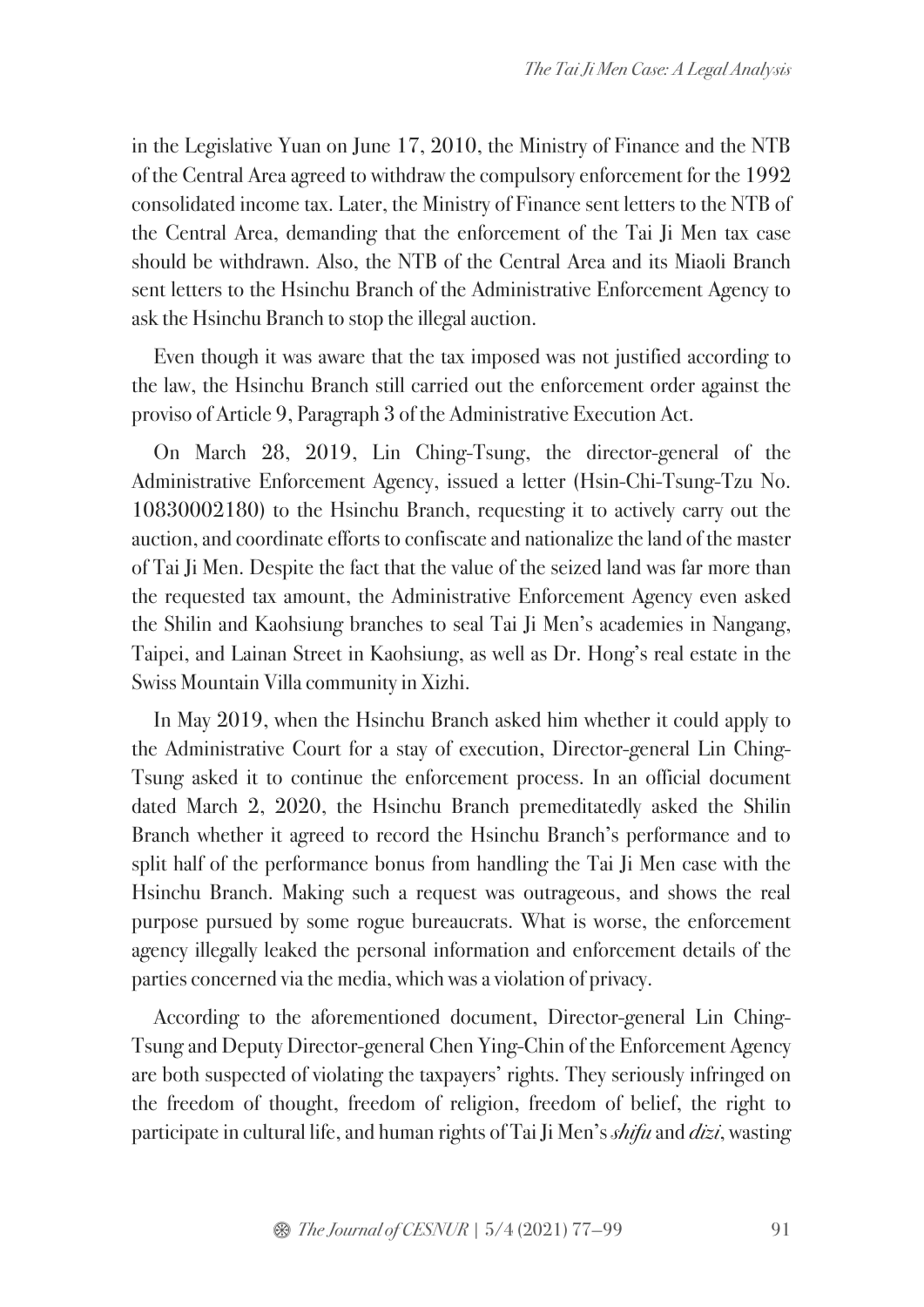administrative resources, judicial resources, and public funds, incurring high social costs, and harming the reputation of the country.

## *The Hsinchu Branch Trespassed on Private Land Without Notifying the Parties Concerned, and Unlawfully Auctioned Dr. Hong's Land*

According to the spirit of Articles 77 and 77-1 of the Compulsory Enforcement Act, if a land survey is to be carried out, the Administrative Enforcement Agency should notify the parties concerned to be present. However, the parties concerned did not know about the survey until they read the survey record made by the Hsinchu Branch. On April 12, 2019, at 10:00 a.m. and June 18, 2020, at 10:20 a.m., executive officers of the Hsinchu Branch and their team entered the private land located at Tongluo Township, Miaoli County, to conduct a land survey, without informing the parties concerned. That was a clear violation of Article 306 of the Criminal Code.

On July 31, 2020, the Hsinchu Branch carried out the auction of 52 pieces of land without completing all the surveys. It was obviously deceiving the bidders, since the exact locations of these lots were not specified before the auction. Furthermore, while the original auction announcement posted on the auction venue did not limit the number of people that could enter the auction site, the announcement was changed at the last minute to restrict admission to three persons only. Bidders were refused to enter the venue to monitor the auction process or submit additional necessary documents before the auction started. All this severely violated the principle of openness and transparency of the auction. Not surprisingly, the auction failed.

It was evident that the Hsinchu Branch insisted on forcefully depriving Tai Ji Men of the land, which was intended to be the site for their self-cultivation center. This has caused enormous damage to their property and reputation. Furthermore, the representative of Dr. Hong had already pointed out the aforementioned procedural flaws on the spot and asked for rectification, but the Hsinchu Branch simply ignored them, and went ahead to announce immediately through the media that another auction would be held on August 21.

On the day of the second auction, when there was no valid bid, the NTB of the Central Area and the NTB of Taipei joined hands to immediately confiscate 50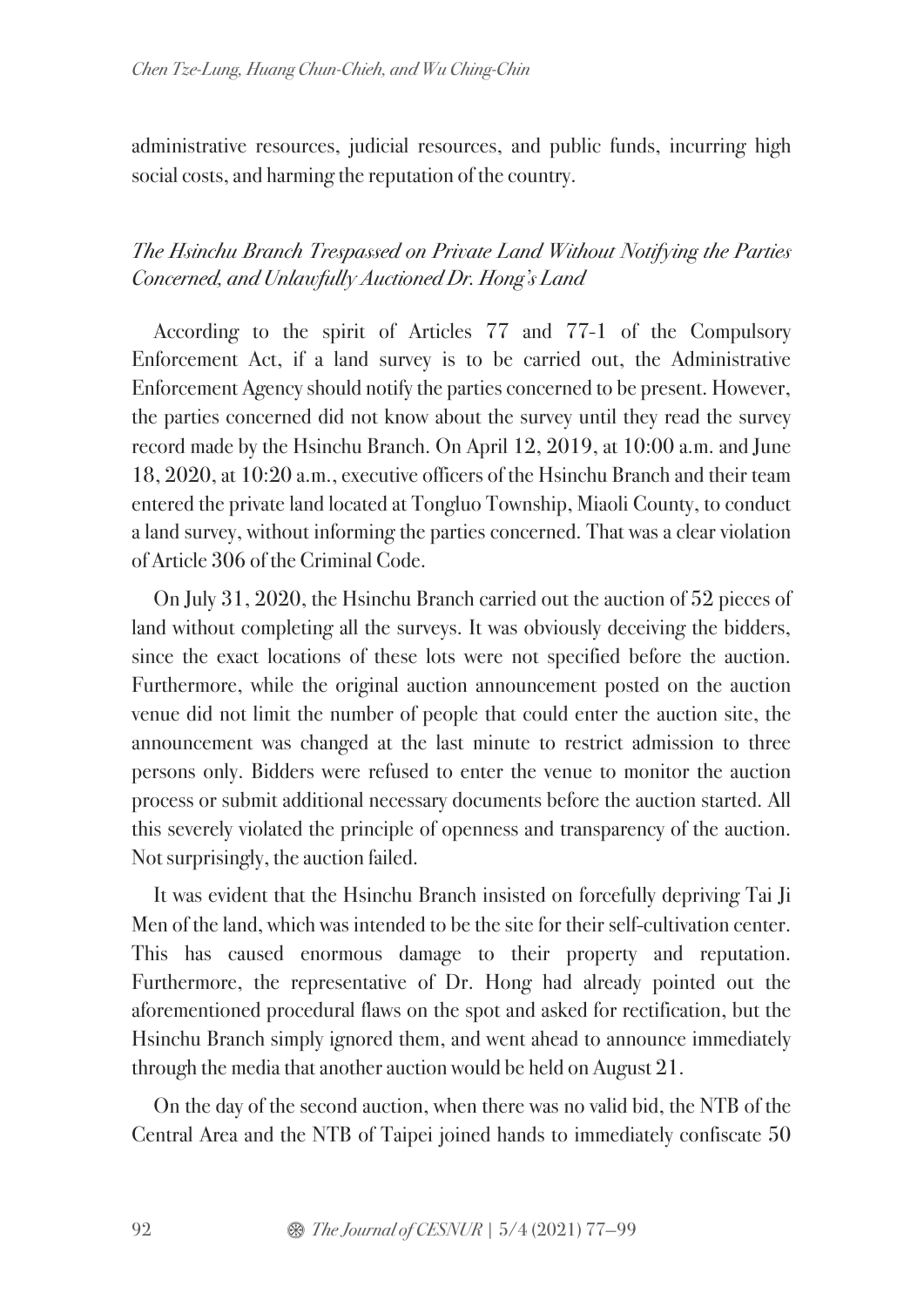pieces of Tai Ji Men's land (52 pieces were auctioned during the first auction, and 50 pieces among them were selected to be confiscated after the second auction). The Administrative Enforcement Agency and the NTB violated due process and ignored the law, and the repeated statements of disagreement of the parties concerned on June 16, July 13, July 31, August 18, August 21, and August 26, 2020. These government agencies deprived the parties concerned of their lawful rights and interests, and furthermore, they harmed the country and illegally benefited the national treasury, themselves, and some others.

### *The NTB Owes Tens of Millions to Dr. Hong and His Wife*

The NTB of Taipei knew that all the assets of Dr. Hong and his wife had been unlawfully seized and frozen by the prosecutor and that on May 9, 1998, it had already imposed a ban on the disposal of the assets of the *shifu*'s wife, and there was no risk for tax preservation. However, on July 15, 2003, it still transferred the consolidated income tax case for 1996 to the Taipei Administrative Enforcement Division (now renamed as Taipei Branch) of the Administrative Enforcement Agency under the Ministry of Justice for execution.

On August 12, 2003, the Taipei Branch issued a seizure or execution order to 30 banks and 49 investment companies across the country, regardless of whether they were the banks or investment companies Dr. Hong and his wife had established accounts with, seriously harming the reputation and credit of the *shifu* and his *dizi*. That was a serious violation of human rights.

On August 22, 2003, Dr. Hong's wife filed an application to the NTB, stating that she would provide the assets as collateral as soon as the Taipei District Court will lift the property freeze. The NTB approved the application on August 29, and sent a letter to the Taipei Branch of the Administrative Enforcement Agency to postpone the enforcement. The Taipei Branch agreed to postpone the enforcement by two months to November 2, 2003. A not-guilty criminal decision was rendered on September 25, 2003. On October 7 of the same year, Dr. Hong and his wife filed an application to the court to request the lift of the freeze, stating that property would be provided to the NTB as collateral once the freeze will be lifted. The Taipei District Court then officially lifted all the frozen assets on October 15.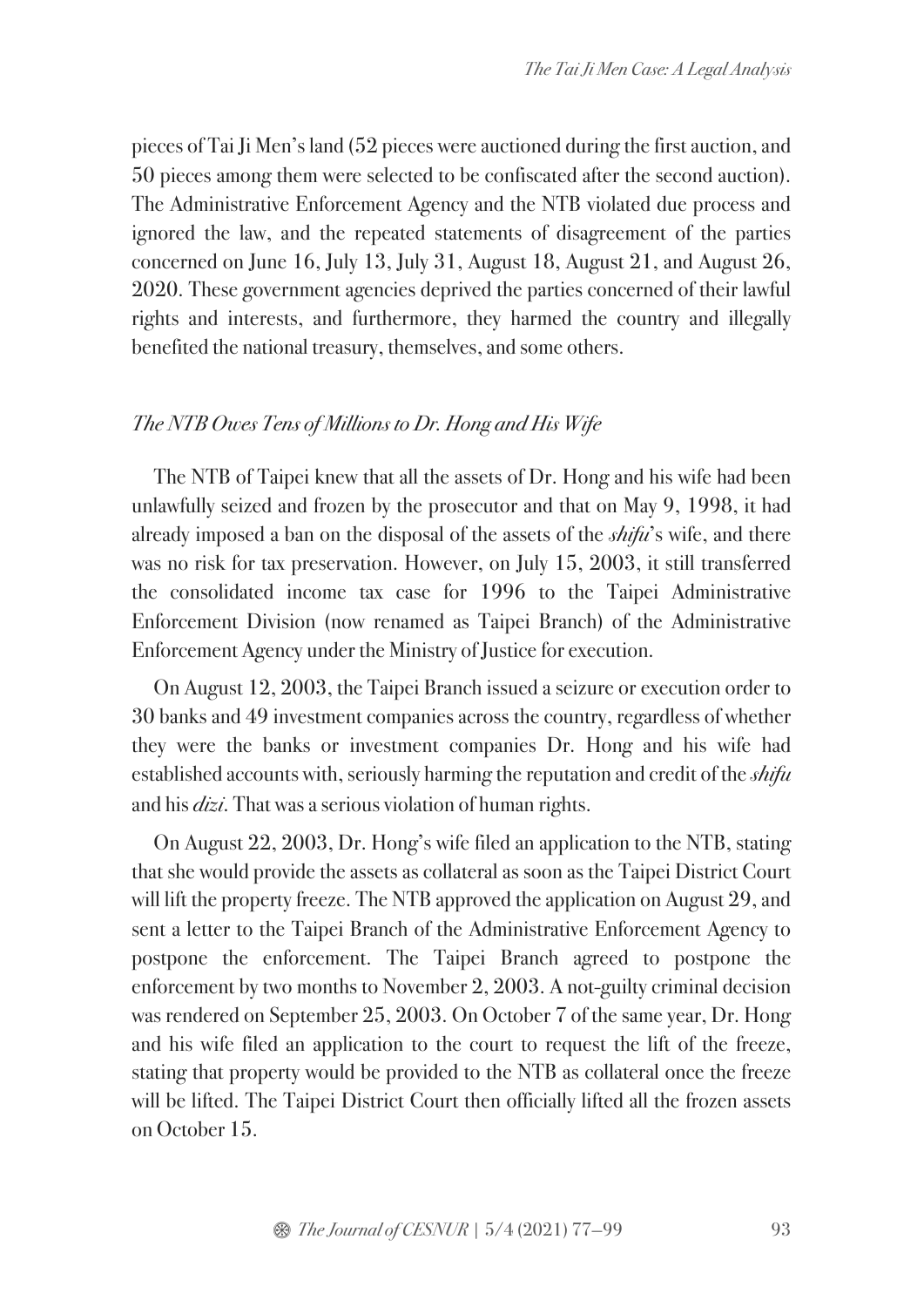To have its enforcement order executed, the NTB of Taipei forged the issuance date of an official letter which was signed off by its director-general Chang Sheng-Ford, by backdating the letter from October 20 to October 15 (i.e., the date when the court released the frozen assets). This was done to conceal the fact that the NTB knew that the court had released the frozen assets. The letter was sent to the Taipei Branch of the Administrative Enforcement Agency, asking it to carry out the enforcement. After Mrs. Hong's savings had been illegally withdrawn, and her stocks unlawfully sold without her knowledge, a notice stating that the enforcement order had been executed was sent to the parties concerned on November 6, 2003. The parties concerned were deprived of their right to file their objections.

In 2005, only after the Administrative Court uncovered the date of the document and the suspected forgery, the NTB of Taipei did refund the money from the illegal enforcement in the disguise of "tax refund." However, the NTB of Taipei still refused to reimburse the interest accrued and the loss caused by the illegal selling of the stocks, totaling as high as NT\$30 million in terms of opportunity cost, and it also refused to return the confiscated bank savings. Additionally, the NTB of the Central Area owed Dr. Hong over NT\$3.36 million, including the accrued interest, because it had illegally used the tax refund to pay the alleged tax, and illegally confiscated Dr. Hong's bank savings.

## *A Serious Case of Human Rights Violation*

In the Tai Ji Men case, basic human rights, guaranteed by the Constitution, and the ICCPR and ICESCR, have been violated. The Control Yuan initiated an investigation into the case and listed it as a landmark case of gross human rights violations. The case was also listed as a landmark case of taxpayer's rights in the "ROC Centenary, Taxation and Human Rights White Paper" (Chinese Association for Human Rights, National Taiwan University Law School of Finance, and Taxation Law Research Center 2011). International human rights experts and domestic law and tax experts and scholars also voiced their support for Tai Ji Men (Action Alliance to Redress 1219 2020d). In 2013, when the International Review Committee of the ICCPR and ICESCR came to Taiwan to examine the national human rights reports, they inquired about the status of the Tai Ji Men tax case in particular.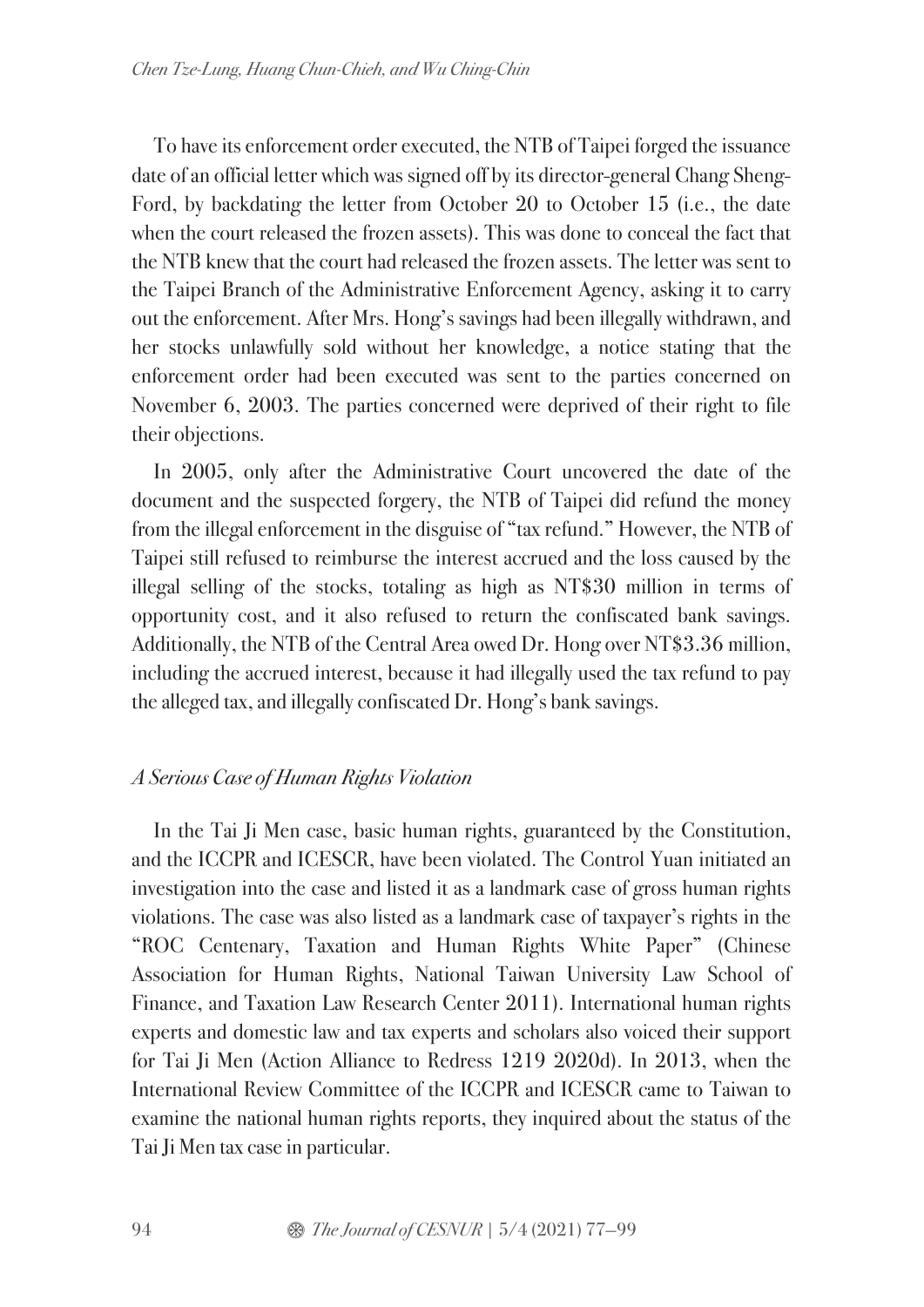An Italian sociologist of religion, Massimo Introvigne, not only wrote, with other international experts, a white paper entitled *Justice Denied: The Tai Ji Men Case in Taiwan* (Introvigne et al. 2020), but also directed a film titled *A Question of Justice: The Tai Ji Men Tax Case in Taiwan* (Introvigne 2021), whose first version had its world premiere at a side event organized on November 19, 2020 during the third Ministerial to Advance Freedom of Religion or Belief, organized by the U.S. Department of State and others.

In 2021, CAP-LC, an NGO with special consultative status at the ECOSOC (Economic and Social Council), filed a written statement about the Tai Ji Men case and other cases of abuse of tax law targeting spiritual movements at the 47th session of the United Nations Human Rights Council (CAP-LC 2021).

Among the 794 interpretations made by the Grand Justices of the Judicial Yuan during the course of its history (as of August 28, 2020), 131 are related to taxation. In the tax field, 56 laws and interpretation letters have been declared unconstitutional. The way the spirit or principle of the Constitution is violated by 17 of the unconstitutional interpretation letters is evident in the Tai Ji Men tax case.

#### *Conclusion*

A tax bill is invalid if it violates any provision of the Constitution, due process of law, procedural justice, or procedural legitimacy. Over the past 25 years, all the evidence has proved that Tai Ji Men has never owed any tax. In fact, the NTB of the Central Area and the NTB of Taipei owe the master of Tai Ji Men and his wife millions of Taiwan dollars. However, the administrative authorities have made mistakes repeatedly, abused their power, bullied the people, and even forcefully auctioned the land of Tai Ji Men's *shifu*, which was intended to be the building site for a self-cultivation center for Tai Ji Men.

Since the government exists to serve its people, and its power comes from the people's mandate, it should act in accordance with the law to protect the people's rights. If the government makes mistakes, it should correct them. Under no circumstances can a few rogue officials from the Ministry of Finance, the NTB, or the Administrative Enforcement Agency hijack the whole country and undermine democracy, the rule of law, and human rights through acts that arbitrarily violate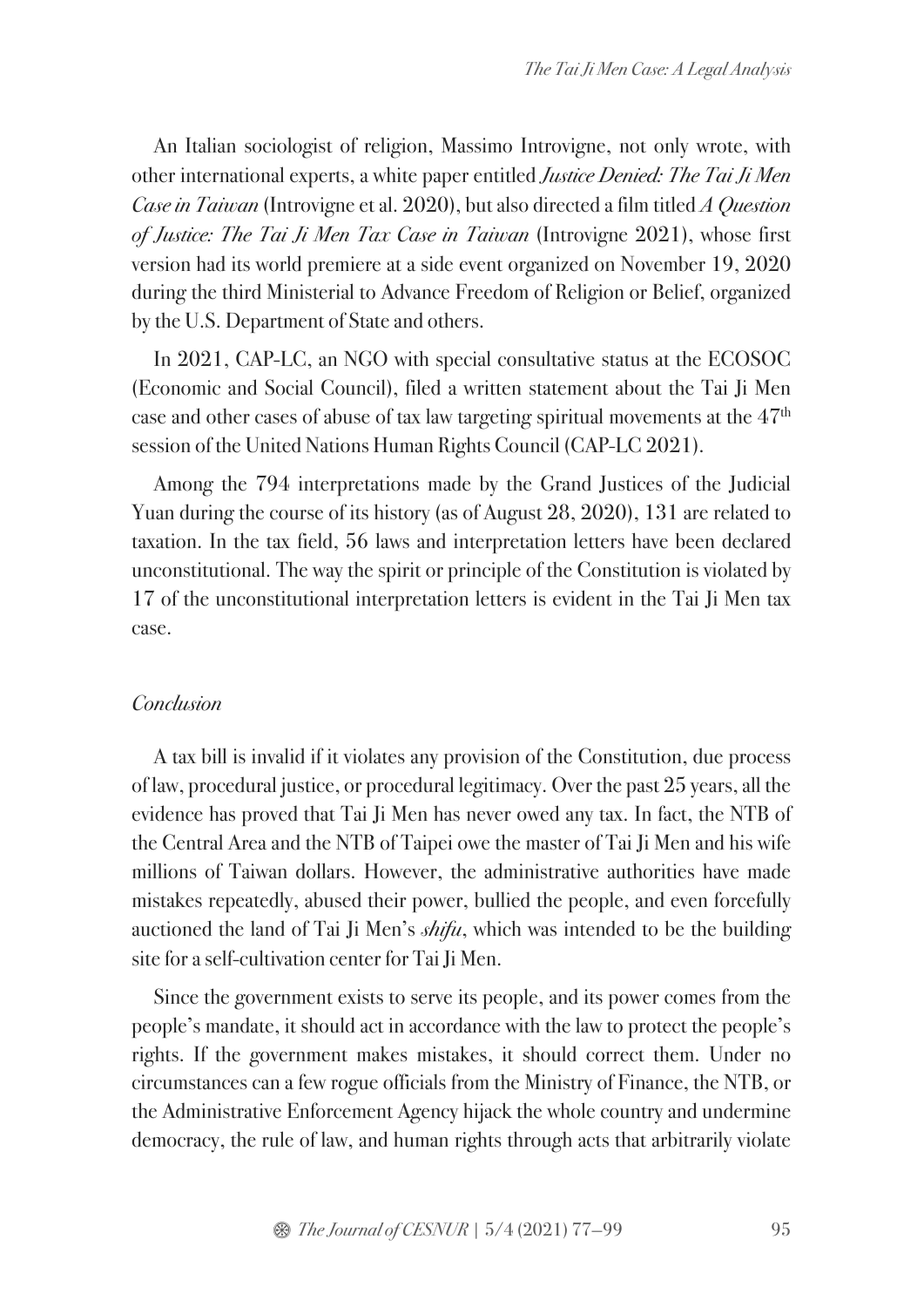freedom of thought, belief, religion, and culture, and disobey the Constitution, the ICCPR, the ICESCR, and the Universal Declaration of Human Rights. Their doing has damaged the country's image and reputation in a crucial period of its history.

It is the spirit of democracy and progress to redress fabricated cases and grievances caused by the authoritarian governments in the past. Taiwan, which claims to be a democracy adhering to the rule of law, has also begun to implement the two international human rights covenants. The administrative agencies should perform their duties according to the law, protect human rights, and severely punish officials who abused their power, violated the law, and persecuted innocent citizens (see Action Alliance to Redress 1219 2021a).

The Supreme Court has acquitted the master of Tai Ji Men and his codefendants, and ruled that they were not guilty of tax evasion. The illegal tax bill should be revoked accordingly. The Control Yuan also investigated the handling of the Tai Ji Men case by the prosecutor and the NTB, and found that there were many serious violations of law by both the prosecutor and the tax authorities. The Supreme Administrative Court also put forward its latest opinion on the case, confirming that the consolidated income tax bill for 1992 was unjustified, and its original judgment for 1992 was wrong. Additionally, the NTB of the Central Area and the NTB of Taipei have corrected the tax amount related to the red envelopes for 1991, 1993, 1994, 1995, and 1996 to zero. The year 1992 was no different from the other years. According to the principles of administrative consistency, administrative self-restraint, estoppel, and equality, the NTB of the Central Area should treat the consolidated income tax for 1992 the same way as it did for the other years.

On February 20, 2021, the eve of the UN's World Day of Social Justice and the 228 Peace Memorial Day, Huang Kun-Kuang, a former senior auditor of the NTB of Kaohsiung responsible for major tax evasion cases, pointed out that the Tai Ji Men case was indeed a case of illegal taxation, and that the property must be returned to the victims, at an international conference titled "Reflection on Abusive State Power in the 228 Incident" (Huang K. 2021).

On January 23, 2021, at an international forum on "Realizing Democracy and Freedom with Conscience-driven Education" in support of the World Freedom Day (January 23) and the UN's International Day of Education (January 24), Attorney Huang Ti-Ying, president of the Taiwan Forever Association, publicly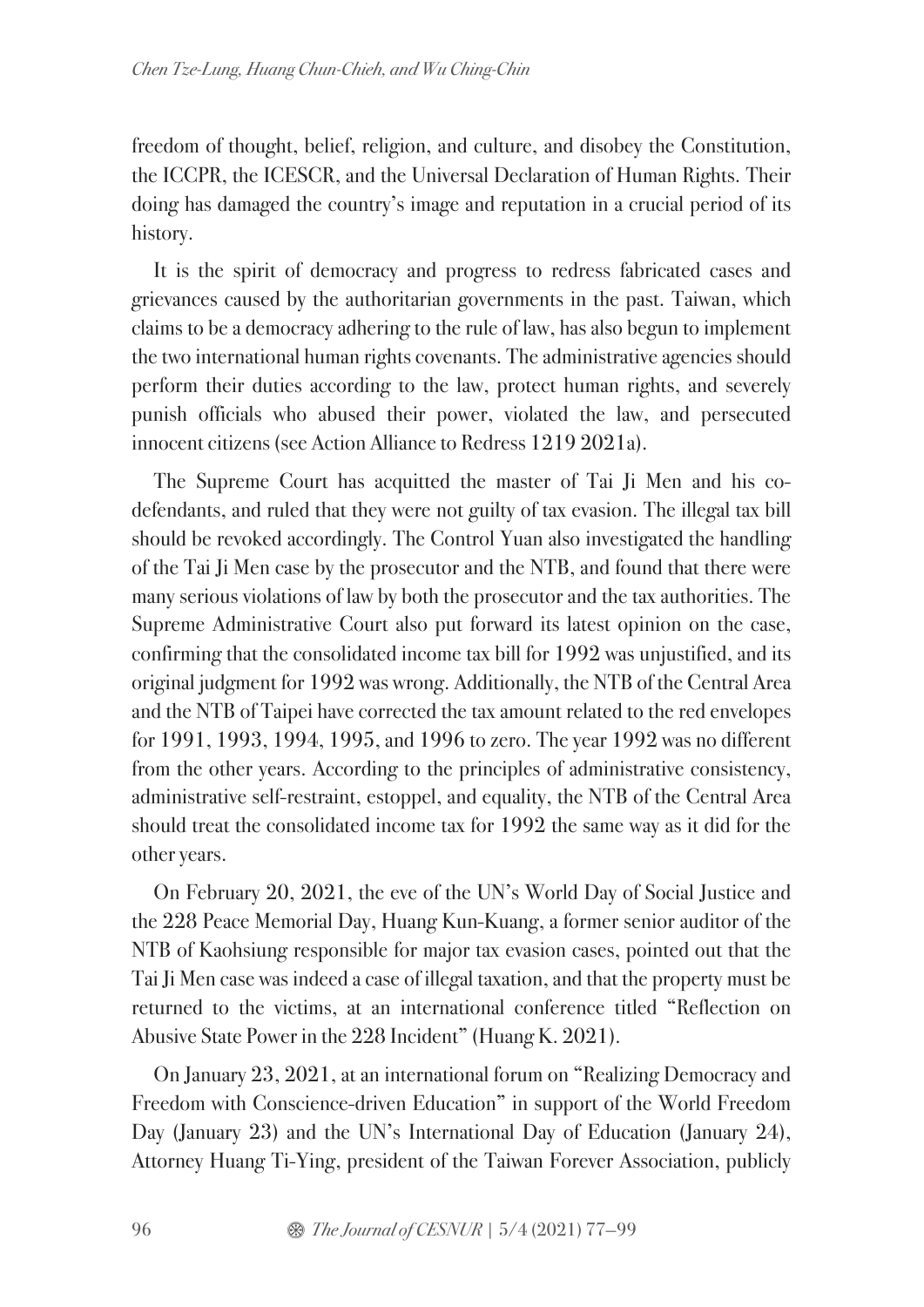stated that in accordance with the amended provisions under Article 128 of the Administrative Procedure Act, the administrative agency could revoke the illegal consolidated income tax bill for the year 1992 and stop the enforcement, based on new facts and new evidence (Huang T. 2021). The government should prevent the wrong and illegal tax disposition for 1992 from continuing to hurt the victims, and should stop abusing human rights, incurring high social costs, and consuming countless taxpayer dollars, administrative resources, and judicial resources.

Whether Taiwan will be perceived as a democratic and free nation depends on whether the government is willing to face up to the problem of administrative violence, correct the mistakes, and return justice to its citizens. Tai Ji Men's *shifu* and *dizi* have been persecuted for 25 years. Their journey to redress the injustices has been filled with blood and tears. They hope to awaken the conscience of the government so that transitional justice can be realized and the Constitution of the Republic of China (Taiwan), the Universal Declaration of Human Rights, and the two international human rights covenants can be maintained.

To protect democracy, the rule of law, human rights, liberty, and freedom of religion, belief, and culture, the government must implement the human rights protection, guaranteed by the Constitution and the ICCPR and ICESCR. Government officials must adhere to facts, evidence, conscience, fairness, and justice while following the law to revoke the illegal tax bill and the illegal auction. The money owed by the NTB and the confiscated land intended for building a Tai Ji Men self-cultivation center shall be returned to Dr. Hong and Tai Ji Men. The government should clear the names of Tai Ji Men's *shifu* and *dizi*, and return justice to them.

#### **References**

- Action Alliance to Redress 1219. 2020a. "Public Hearing by the Legislative Yuan, Jun 17, 2010." Video, August 18. Accessed June 11, 2021. https://youtu.be/9HqzLSjxT\_g.
- Action Alliance to Redress 1219. 2020b. "Fabricated Tai Ji Men Case." Video, September 12. Accessed June 11, 2021. https://youtu.be/3GT7jZpkcYU.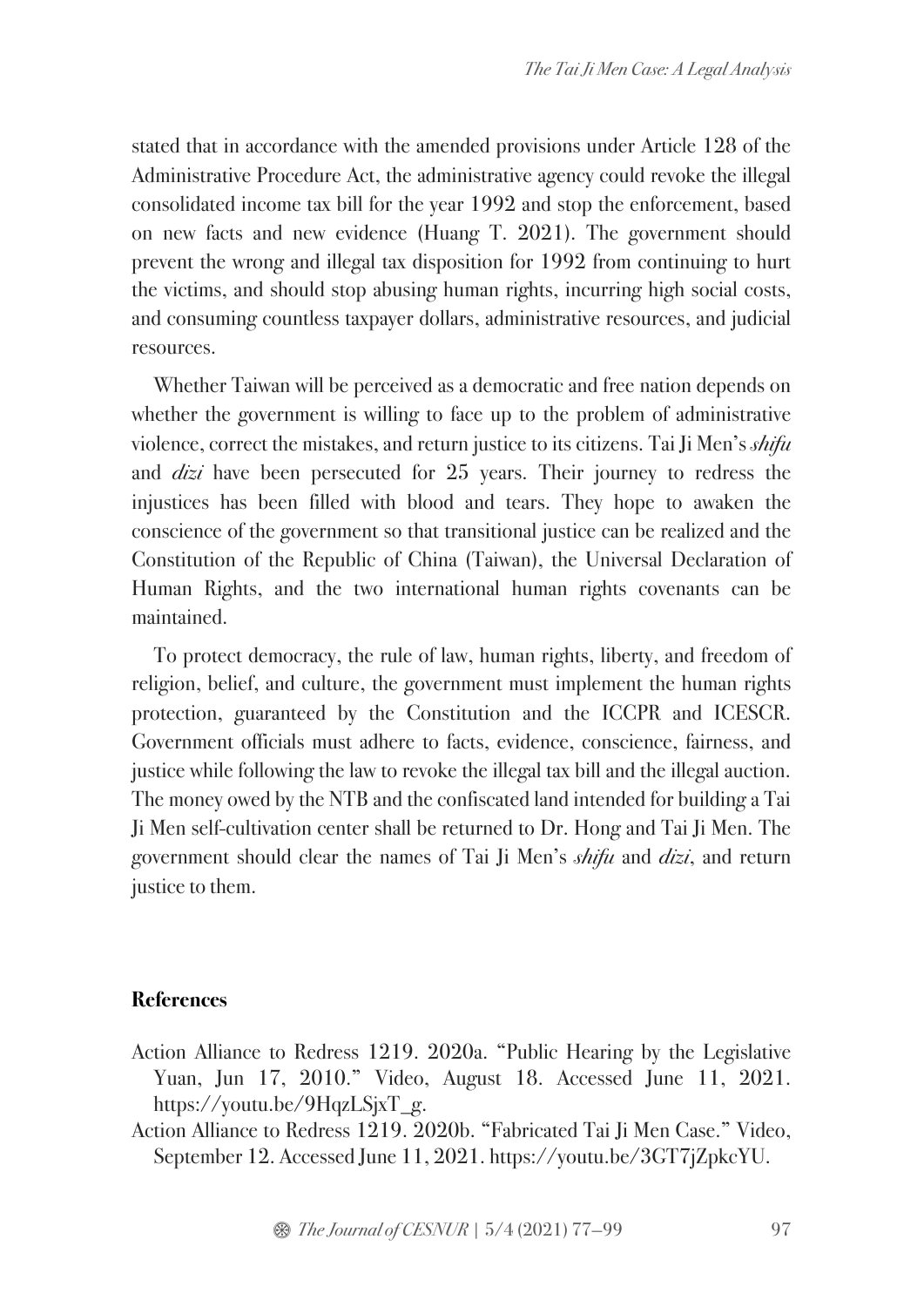- Action Alliance to Redress 1219. 2020c. "2020—Praise from International Leaders." Video, November 12. Accessed June 7, 2021. https://youtu.be/jViP\_L0Y0z4.
- Action Alliance to Redress 1219. 2020d. "Voices of Justice." Video, November 12. Accessed June 13, 2021. https://youtu.be/CqRIunEo8RE.
- Action Alliance to Redress 1219. 2021a. "The Statute of Limitations to Punish Hou Kuan-jen Has Not Yet Expired." May 4. Accessed June 12, 2021. https://bit.ly/3wNrkWv.
- Action Alliance to Redress 1219. 2021b. "National Tax Bureau Should Revoke the Illegal Tax Penalty in Accordance with the Facts and the Outcome of Public Survey." May 4. Accessed June 11, 2021. https://bit.ly/3zMxA2u.
- Action Alliance to Redress 1219. 2021c. "How Top Taiwanese Officials Publicly View Tai Ji Men." Video, May 9. Accessed June 7, 2021. https://youtu.be/UOosO4EtbF4.
- Action Alliance to Redress 1219. 2021d. "The Tai Ji Men Case: Taiwan Government's 79 Violations of the Law." May 12. Accessed June 11, 2021. https://bit.ly/35GIklt.
- Action Alliance to Redress 1219. 2021e. "The Tax Bills in Violation of Due Process Have Been Invalid from the Very Beginning," Video, May 14. Accessed June 11, 2021. https://youtu.be/maWOb4DaW50.
- CAP-LC. 2021. "Misusing Taxes for Discriminating Against Religious and Spiritual Minorities: A Global Problem. Written statement submitted by Coordination des Associations et des Particuliers pour la Liberté de Conscience, a non-governmental organization in special consultative status, Human Rights Council, Forty-seventh session, 21 June–9 July 2021." May 31/June 21. Accessed June 22, 2021. https://bit.ly/3deNZDe.
- Chinese Association for Human Rights, National Taiwan University Law School of Finance, and Taxation Law Research Center. 2011. 建國百年臺灣賦稅入權白皮 <sup>書</sup> (ROC Centenary, Taxation and Human Rights White Paper). Taipei: Chinese Association for Human Rights, National Taiwan University Law School of Finance, and Taxation Law Research Center.
- Huang, Chun-Chieh. 2014. "稅捐核課及救濟法制之探討" (Review of Tax Assessment and Legal System for Remedies). 憲政時代 (The Constitutional Era), 39(3):45–78.
- Huang, Kun-Kuang. 2021. "Reflections on Abusive State Power in the Light of the 228 Incident." Video, February 20. Accessed June 12, 2021. https://youtu.be/49dIRWM2ADY.